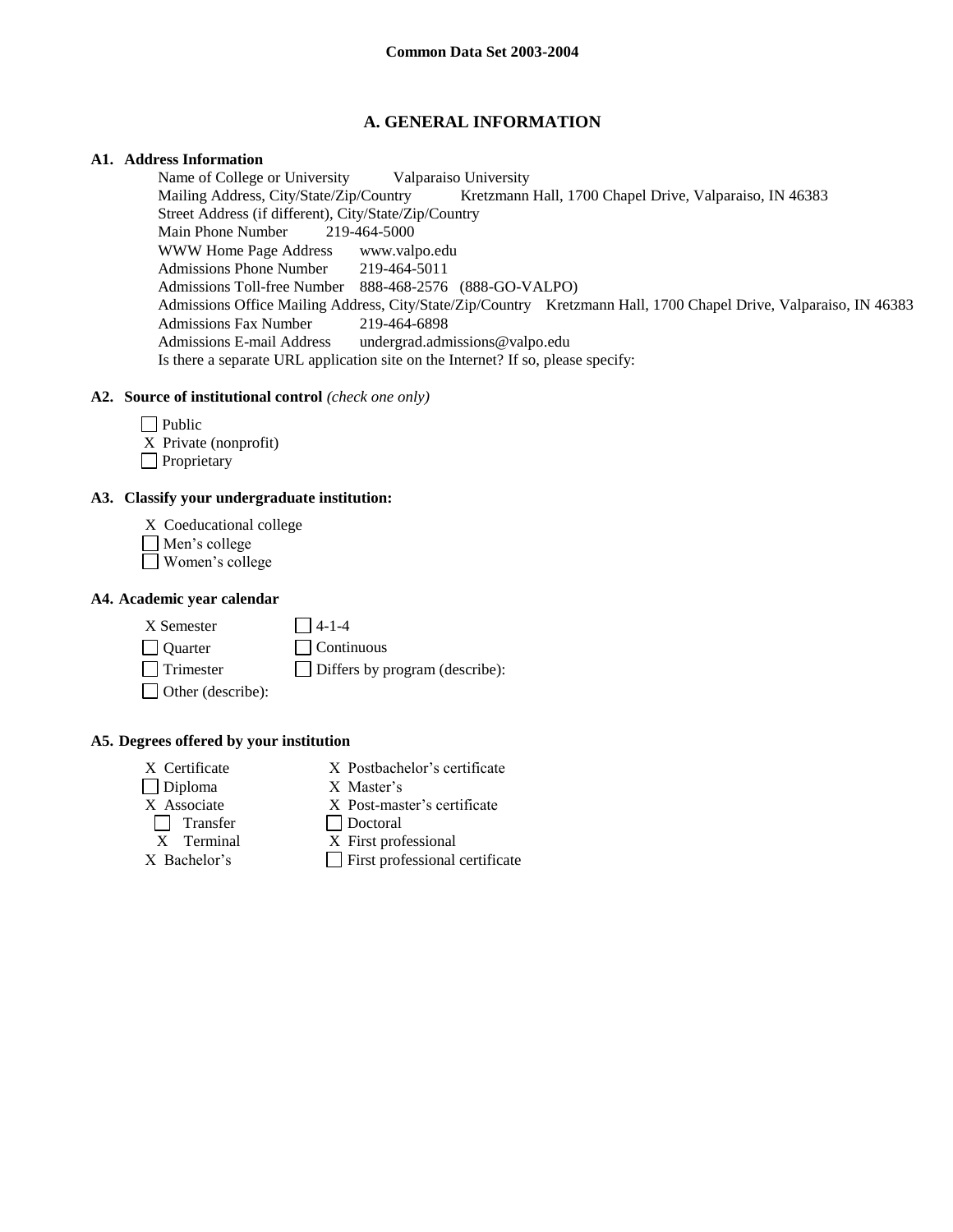# **B. ENROLLMENT AND PERSISTENCE**

**B1. Institutional Enrollment—Men and Women** Provide numbers of students for each of the following categories as of the institution's official fall reporting date or as of October 15, 2003.

|                                                        | <b>FULL-TIME</b> |                |                | <b>PART-TIME</b> |
|--------------------------------------------------------|------------------|----------------|----------------|------------------|
|                                                        | Men              | Women          | Men            | Women            |
| <b>Undergraduates</b>                                  |                  |                |                |                  |
| Degree-seeking, first-time<br>freshmen                 | 393              | 400            | $\mathbf{1}$   | $\mathbf{1}$     |
| Other first-year, degree-<br>seeking                   | 22               | 16             | 5              | 15               |
| All other degree-seeking                               | 935              | 1069           | 42             | 104              |
| Total degree-seeking                                   | 1350             | 1485           | 48             | 120              |
| All other undergraduates<br>enrolled in credit courses | $\overline{7}$   | 6              | $\overline{3}$ | $\overline{7}$   |
| Total undergraduates                                   | 1357             | 1491           | 51             | 127              |
| <b>First-professional</b>                              |                  |                |                |                  |
| First-time, first-professional<br>students             | 88               | 94             | $\overline{7}$ | 13               |
| All other first-professionals                          | 160              | 173            | 15             | 13               |
| Total first-professional                               | 248              | 267            | 22             | 26               |
| <b>Graduate</b>                                        |                  |                |                |                  |
| Degree-seeking, first-time                             | 22               | 20             | 17             | 44               |
| All other degree-seeking                               | 12               | 29             | 21             | 73               |
| All other graduates enrolled<br>in credit courses      | $\boldsymbol{0}$ | $\overline{2}$ | $\overline{7}$ | 14               |
| Total graduate                                         | 34               | 51             | 45             | 131              |

Total all undergraduates: \_\_\_\_\_3026\_\_\_\_\_\_\_\_\_

Total all graduate and professional students: \_\_\_\_\_\_824\_\_\_\_\_

GRAND TOTAL ALL STUDENTS: \_\_\_\_\_\_3850\_\_\_\_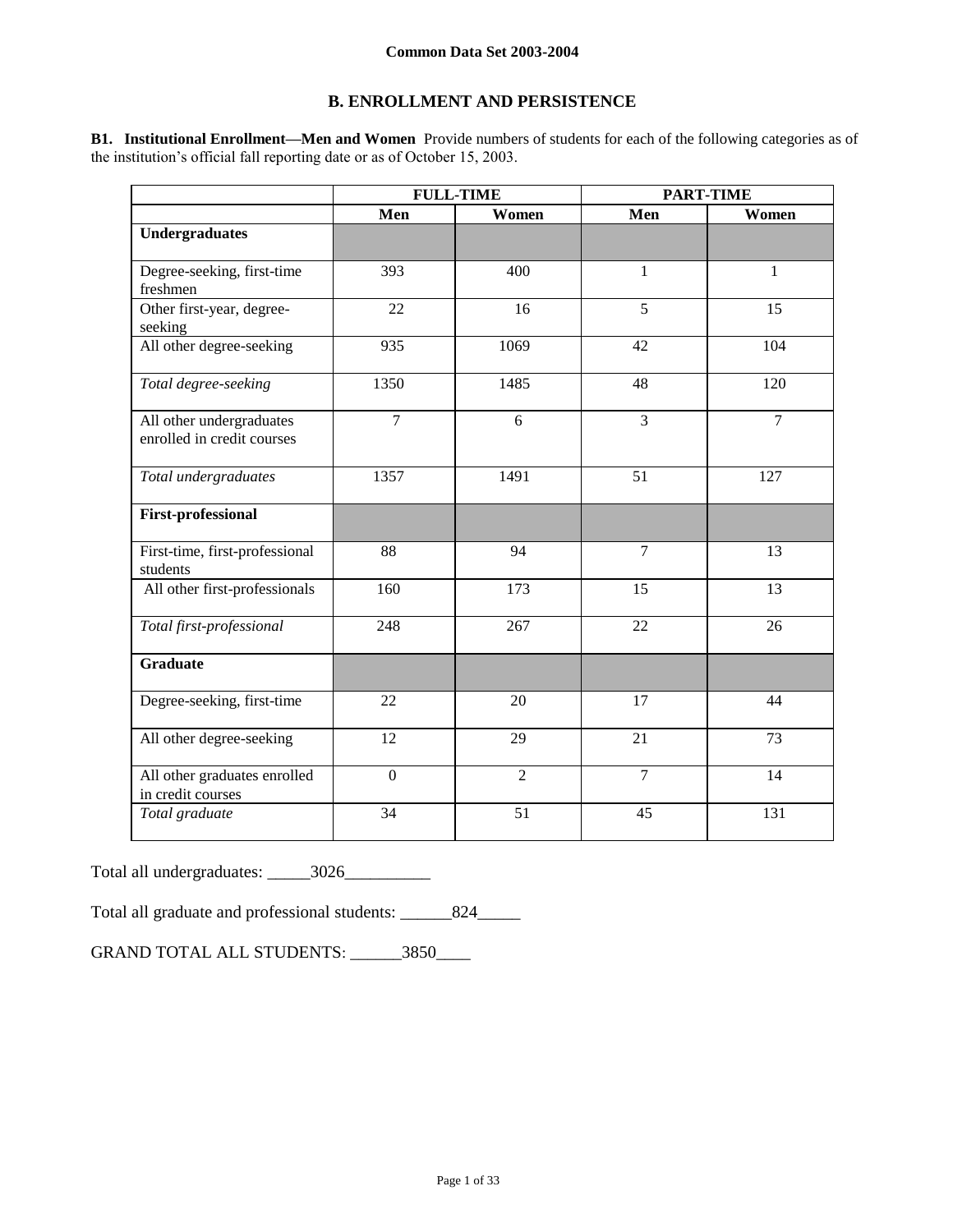**B2. Enrollment by Racial/Ethnic Category.** Provide numbers of undergraduate students for each of the following categories as of the institution's official fall reporting date or as of October 15, 2003. Include international students only in the category "Nonresident aliens." Complete the "Total Undergraduates" column only if you cannot provide data for the first two columns.

|                                   | Degree-seeking<br><b>First-time First year</b> | Degree-seeking<br><b>Undergraduates</b><br>(include first-time<br>first-year) | <b>Total</b><br><b>Undergraduates</b><br>(both degree- and non-<br>degree-seeking) |
|-----------------------------------|------------------------------------------------|-------------------------------------------------------------------------------|------------------------------------------------------------------------------------|
| Nonresident aliens                | 11                                             | 50                                                                            |                                                                                    |
| Black, non-Hispanic               | 26                                             | 95                                                                            |                                                                                    |
| American Indian or Alaskan Native |                                                | $\mathcal{L}$                                                                 |                                                                                    |
| Asian or Pacific Islander         | 14                                             | 61                                                                            |                                                                                    |
| Hispanic                          | 19                                             | 89                                                                            |                                                                                    |
| White, non-Hispanic               | 701                                            | 2633                                                                          |                                                                                    |
| Race/ethnicity unknown            | 23                                             | 68                                                                            |                                                                                    |
| <b>Total</b>                      | 795                                            | 3003                                                                          |                                                                                    |

# **Persistence**

## **B3. Number of degrees awarded by your institution from July 1, 2002, to June 30, 2003.**

| Certificate/diploma             |     |
|---------------------------------|-----|
| Associate degrees               |     |
| Bachelor's degrees              | 632 |
| Postbachelor's certificates     |     |
| Master's degrees                |     |
| Post-master's certificates      |     |
| Doctoral degrees                |     |
| First professional degrees      | 127 |
| First professional certificates |     |
|                                 |     |

## **Graduation Rates**

The items in this section correspond to data elements collected by the IPEDS Web-based Data Collection System's Graduation Rate Survey (GRS). For complete instructions and definitions of data elements, see the IPEDS GRS instructions and glossary on the 2003 Web-based survey.

## **For Bachelor's or Equivalent Programs**

Please provide data for the fall 1997 cohort if available. If fall 1997 cohort data are not available, provide data for the fall 1996 cohort.

| Fall 1996 Cohort                                                   | Fall 1997 Cohort                                                   |
|--------------------------------------------------------------------|--------------------------------------------------------------------|
| Report for the cohort of full-time first-time bachelor's (or       | Report for the cohort of full-time first-time bachelor's (or       |
| equivalent) degree-seeking undergraduate students who              | equivalent) degree-seeking undergraduate students who              |
| entered in fall 1996. Include in the cohort those who              | entered in fall 1997. Include in the cohort those who              |
| entered your institution during the summer term preceding          | entered your institution during the summer term preceding          |
| fall 1996.                                                         | fall 1997.                                                         |
| <b>B4.</b> Initial 1996 cohort of first-time, full-time bachelor's | <b>B4.</b> Initial 1997 cohort of first-time, full-time bachelor's |
| (or equivalent) degree-seeking undergraduate students;             | (or equivalent) degree-seeking undergraduate students;             |
| total all students:                                                |                                                                    |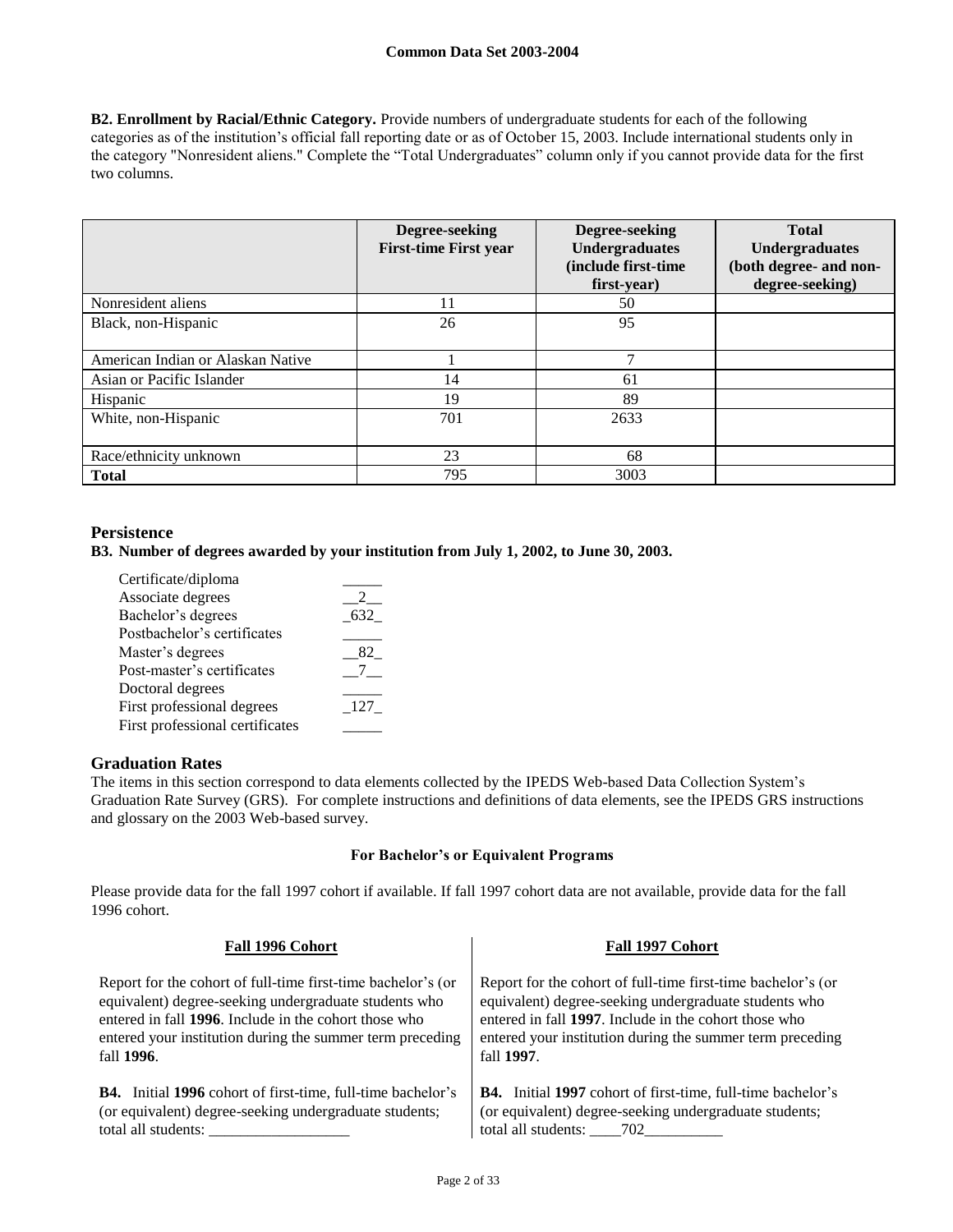**B5.** Of the initial **1996** cohort, how many did not persist and did not graduate for the following reasons: death, permanent disability, or service in the armed forces, foreign aid service of the federal government, or official church missions; total allowable exclusions:

**B6.** Final **1996** cohort, after adjusting for allowable exclusions:

\_\_\_\_\_\_\_\_\_\_\_\_\_\_\_\_\_\_\_\_\_\_

\_\_\_\_\_\_\_\_\_\_\_

\_\_\_\_\_\_\_\_\_\_\_\_\_\_\_\_\_

\_\_\_\_\_\_\_\_\_\_\_\_\_\_

(Subtract question B5 from question B4) (Subtract question B5 from question B4)

**B7.** Of the initial **1996** cohort, how many completed the program in four years or less (by August 31, 2000):

**B8**. Of the initial **1996** cohort, how many completed the program in more than four years but in five years or less (after August 31, 2000 and by August 31, 2001):

**B9.** Of the initial **1996** cohort, how many completed the program in more than five years but in six years or less (after August 31, 2001 and by August 31, 2002):

**B10**. Total graduating within six years (sum of questions B7, B8, and B9):

**B11.** Six-year graduation rate for **1996** cohort (question B10 divided by question B6): \_\_\_\_\_\_\_\_\_\_\_\_ %

**B5.** Of the initial **1997** cohort, how many did not persist and did not graduate for the following reasons: death, permanent disability, or service in the armed forces, foreign aid service of the federal government, or official church missions; total allowable exclusions:

**B6.** Final **1997** cohort, after adjusting for allowable exclusions:  $702$ 

\_\_\_\_\_\_\_\_\_\_\_\_\_\_\_\_\_\_\_\_\_\_

**B7.** Of the initial **1997** cohort, how many completed the program in four years or less (by August 31, 2001):  $-416$ 

**B8**. Of the initial **1997** cohort, how many completed the program in more than four years but in five years or less (after August 31, 2001 and by August 31, 2002): \_\_\_\_\_84\_\_\_\_

**B9.** Of the initial **1997** cohort, how many completed the program in more than five years but in six years or less (after August 31, 2002 and by August 31, 2003):  $-9$ 

**B10**. Total graduating within six years (sum of questions B7, B8, and B9): \_\_\_\_509\_\_\_\_\_

**B11.** Six-year graduation rate for **1997** cohort (question B10 divided by question B6): \_\_\_72.5%

# **For Two-Year Institutions**

Please provide data for the 2000 cohort if available. If 2000 cohort data are not available, provide data for the 1999 cohort.

| 1999 Cohort                                                      | 2000 Cohort                                                          |
|------------------------------------------------------------------|----------------------------------------------------------------------|
| <b>B12.</b> Initial 1999 cohort, total of first-time, full-time  | <b>B12.</b> Initial 2000 cohort, total of first-time, full-time      |
|                                                                  |                                                                      |
| <b>B13.</b> Of the initial 1999 cohort, how many did not persist | <b>B13.</b> Of the initial 2000 cohort, how many did not persist     |
| and did not graduate for the following reasons: death,           | and did not graduate for the following reasons: death,               |
| permanently disability, or service in the armed forces,          | permanently disability, or service in the armed forces,              |
| foreign aid service of the federal government, or official       | foreign aid service of the federal government, or official           |
| church missions; total allowable exclusions:                     | church missions; total allowable exclusions:                         |
| <b>B14.</b> Final 1999 cohort, after adjusting for allowable     | <b>B14.</b> Final 2000 cohort, after adjusting for allowable         |
|                                                                  |                                                                      |
| (Subtract question B13 from question B12)                        | (Subtract question B13 from question B12)                            |
| <b>B15.</b> Completers of programs of less than two years        | <b>B15.</b> Completers of programs of less than two years            |
|                                                                  | duration (total): $\frac{1}{\sqrt{1-\frac{1}{2}} \cdot \frac{1}{2}}$ |
| <b>B16.</b> Completers of programs of less than two years        | <b>B16.</b> Completers of programs of less than two years            |
|                                                                  |                                                                      |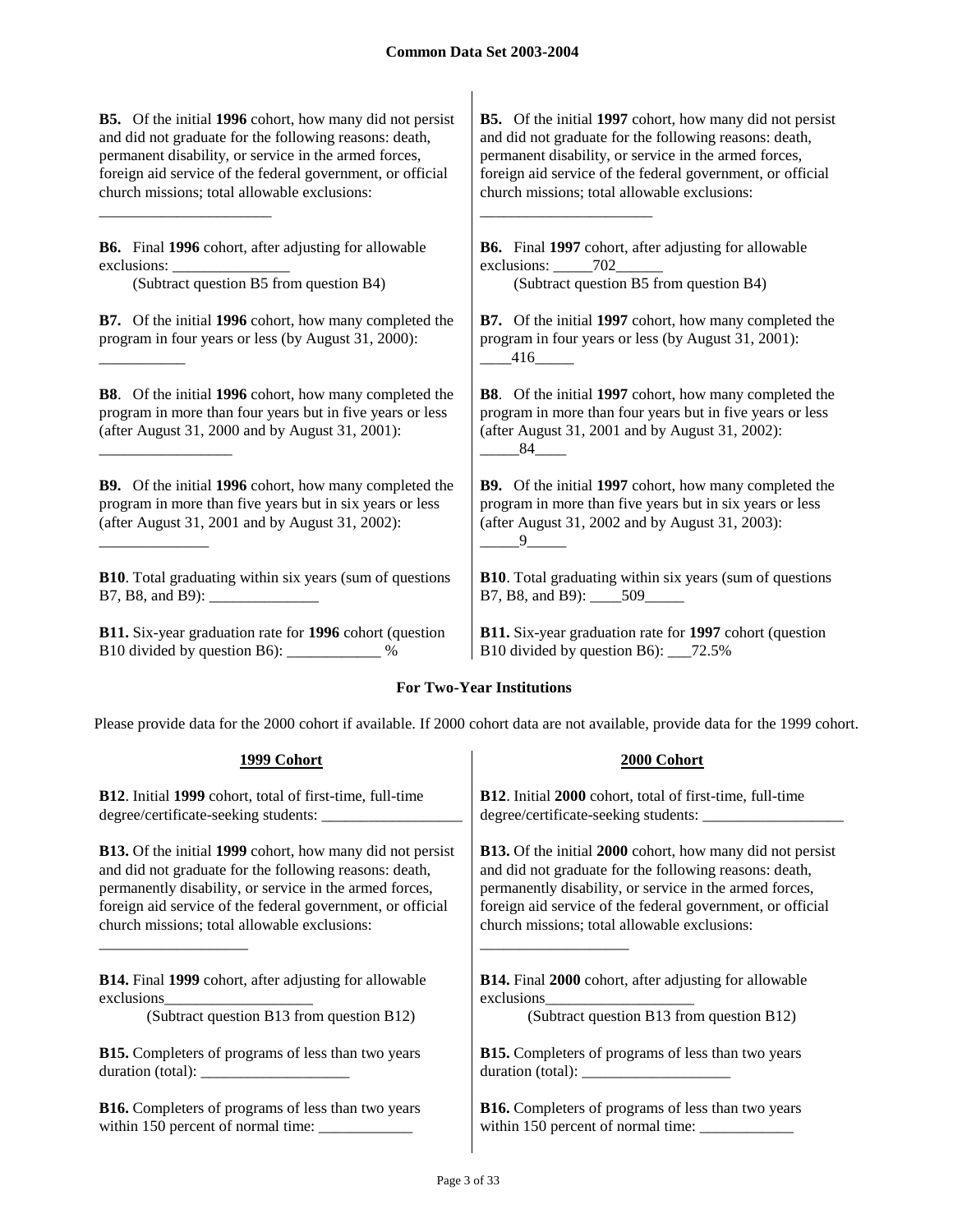| <b>B17.</b> Completers of programs of at least two but less than                                                                                                                                                                                                                                                                                                                                                  | <b>B17.</b> Completers of programs of at least two but less than |
|-------------------------------------------------------------------------------------------------------------------------------------------------------------------------------------------------------------------------------------------------------------------------------------------------------------------------------------------------------------------------------------------------------------------|------------------------------------------------------------------|
| four years (total): $\frac{1}{\sqrt{1-\frac{1}{\sqrt{1-\frac{1}{\sqrt{1-\frac{1}{\sqrt{1-\frac{1}{\sqrt{1-\frac{1}{\sqrt{1-\frac{1}{\sqrt{1-\frac{1}{\sqrt{1-\frac{1}{\sqrt{1-\frac{1}{\sqrt{1-\frac{1}{\sqrt{1-\frac{1}{\sqrt{1-\frac{1}{\sqrt{1-\frac{1}{\sqrt{1-\frac{1}{\sqrt{1-\frac{1}{\sqrt{1-\frac{1}{\sqrt{1-\frac{1}{\sqrt{1-\frac{1}{\sqrt{1-\frac{1}{\sqrt{1-\frac{1}{\sqrt{1-\frac{1}{\sqrt{1-\frac$ | four years (total): $\frac{1}{2}$                                |
| <b>B18.</b> Completers of programs of at least two but less than                                                                                                                                                                                                                                                                                                                                                  | <b>B18.</b> Completers of programs of at least two but less than |
| four-years within 150 percent of normal time:                                                                                                                                                                                                                                                                                                                                                                     | four-years within 150 percent of normal time:                    |
| <b>B19.</b> Total transfers-out (within three years) to other                                                                                                                                                                                                                                                                                                                                                     | <b>B19.</b> Total transfers-out (within three years) to other    |
| $institutions: \_\_\_\_\_\_\_\_\_\_\_\_\_\_\_\_\_\_\_\_\_$                                                                                                                                                                                                                                                                                                                                                        |                                                                  |
| <b>B20.</b> Total transfers to two-year institutions:                                                                                                                                                                                                                                                                                                                                                             | <b>B20.</b> Total transfers to two-year institutions:            |
| <b>B21.</b> Total transfers to four-year institutions:                                                                                                                                                                                                                                                                                                                                                            | <b>B21.</b> Total transfers to four-year institutions:           |

# **Retention Rates**

Report for the cohort of all full-time, first-time bachelor's (or equivalent) degree-seeking undergraduate students who entered in fall 2002 (or the preceding summer term). The initial cohort may be adjusted for students who departed for the following reasons: death, permanently disability, or service in the armed forces, foreign aid service of the federal government or official church missions. No other adjustments to the initial cohort should be made.

**B22.** For the cohort of all full-time bachelor's (or equivalent) degree-seeking undergraduate students who entered your institution as freshmen in fall 2002 (or the preceding summer term), what percentage was enrolled at your institution as of the date your institution calculates its official enrollment in fall 2003? \_\_\_\_86.2\_\_\_\_ %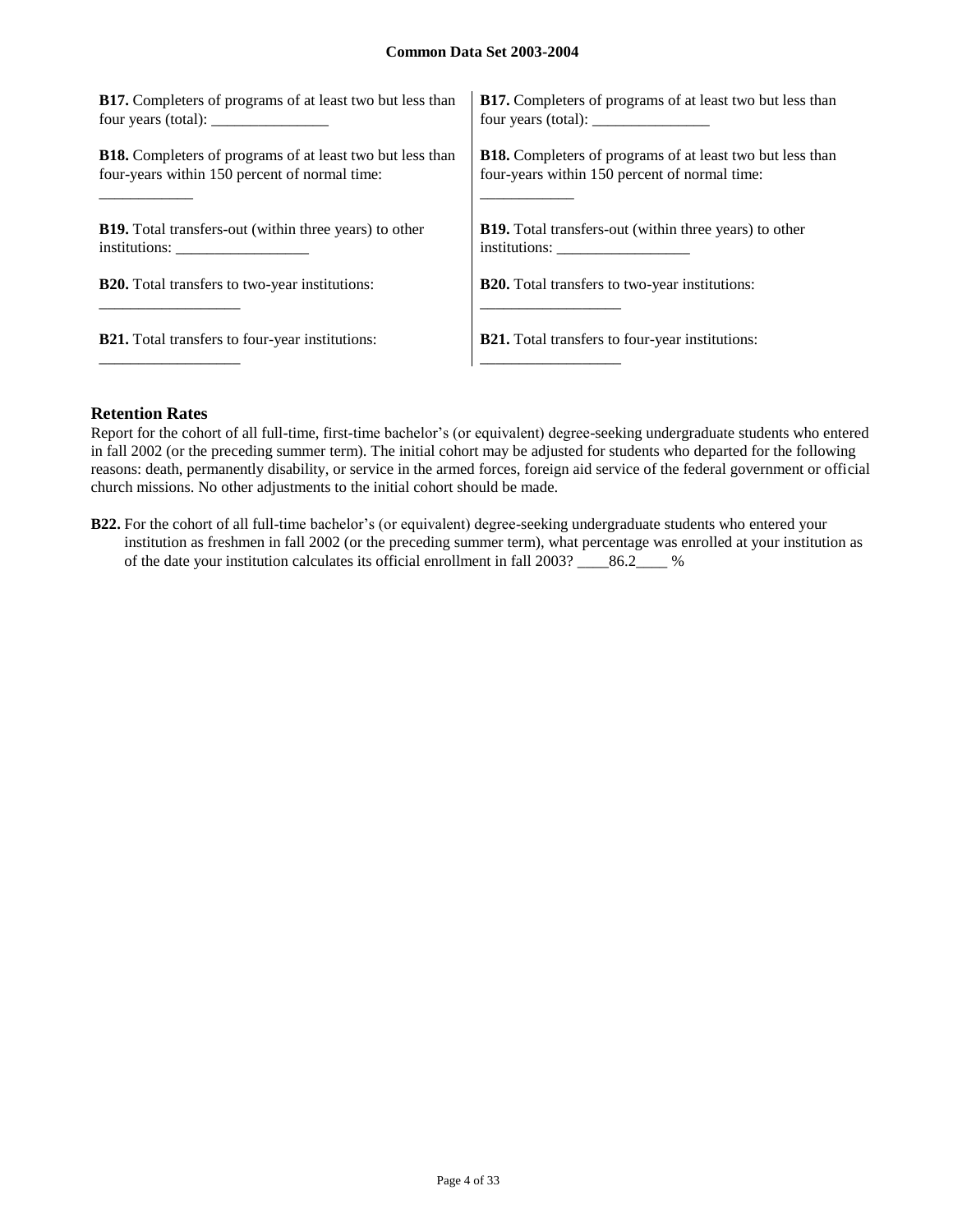# **C. FIRST-TIME, FIRST-YEAR (FRESHMAN) ADMISSION**

## **Applications**

**C1. First-time, first-year (freshman) students:** Provide the number of degree-seeking, first-time, first-year students who applied, were admitted, and enrolled (full- or part-time) in fall 2003. Include early decision, early action, and students who began studies during summer in this cohort. Applicants should include only those students who fulfilled the requirements for consideration for admission (i.e., who completed actionable applications) and who have been notified of one of the following actions: admission, nonadmission, placement on waiting list, or application withdrawn (by applicant or institution). Admitted applicants should include wait-listed students who were subsequently offered admission.

| Total first-time, first-year (freshman) men who applied                           | 1846 |     |
|-----------------------------------------------------------------------------------|------|-----|
| Total first-time, first-year (freshman) women who applied                         | 1730 |     |
| Total first-time, first-year (freshman) men who were admitted                     | 1473 |     |
| Total first-time, first-year (freshman) women who were admitted                   | 1456 |     |
|                                                                                   |      |     |
| Total full-time, first-time, first-year (freshman) men who enrolled               | 393  |     |
| Total part-time, first-time, first-year (freshman) men who enrolled _____________ |      |     |
|                                                                                   |      |     |
| Total full-time, first-time, first-year (freshman) women who enrolled             |      | 400 |
| Total part-time, first-time, first-year (freshman) women who enrolled             |      |     |

#### **C2. Freshman wait-listed students (students who met admission requirements but whose final admission was contingent on space availability)**

| Do you have a policy of placing students on a waiting list? $\Box$ Yes X No |  |  |
|-----------------------------------------------------------------------------|--|--|
| If yes, please answer the questions below for fall 2003 admissions:         |  |  |

Number of qualified applicants placed on waiting list Number accepting a place on the waiting list Number of wait-listed students admitted \_\_\_\_\_

## **Admission Requirements**

#### **C3. High school completion requirement**

Check the appropriate box to identify your high school completion requirement for degree-seeking entering students:

X High school diploma is required and GED is accepted

 $\Box$  High school diploma is required and GED is not accepted

High school diploma or equivalent is not required

#### **C4. Does your institution require or recommend a general college-preparatory program for degree-seeking students?**

Require

X Recommend

Neither require nor recommend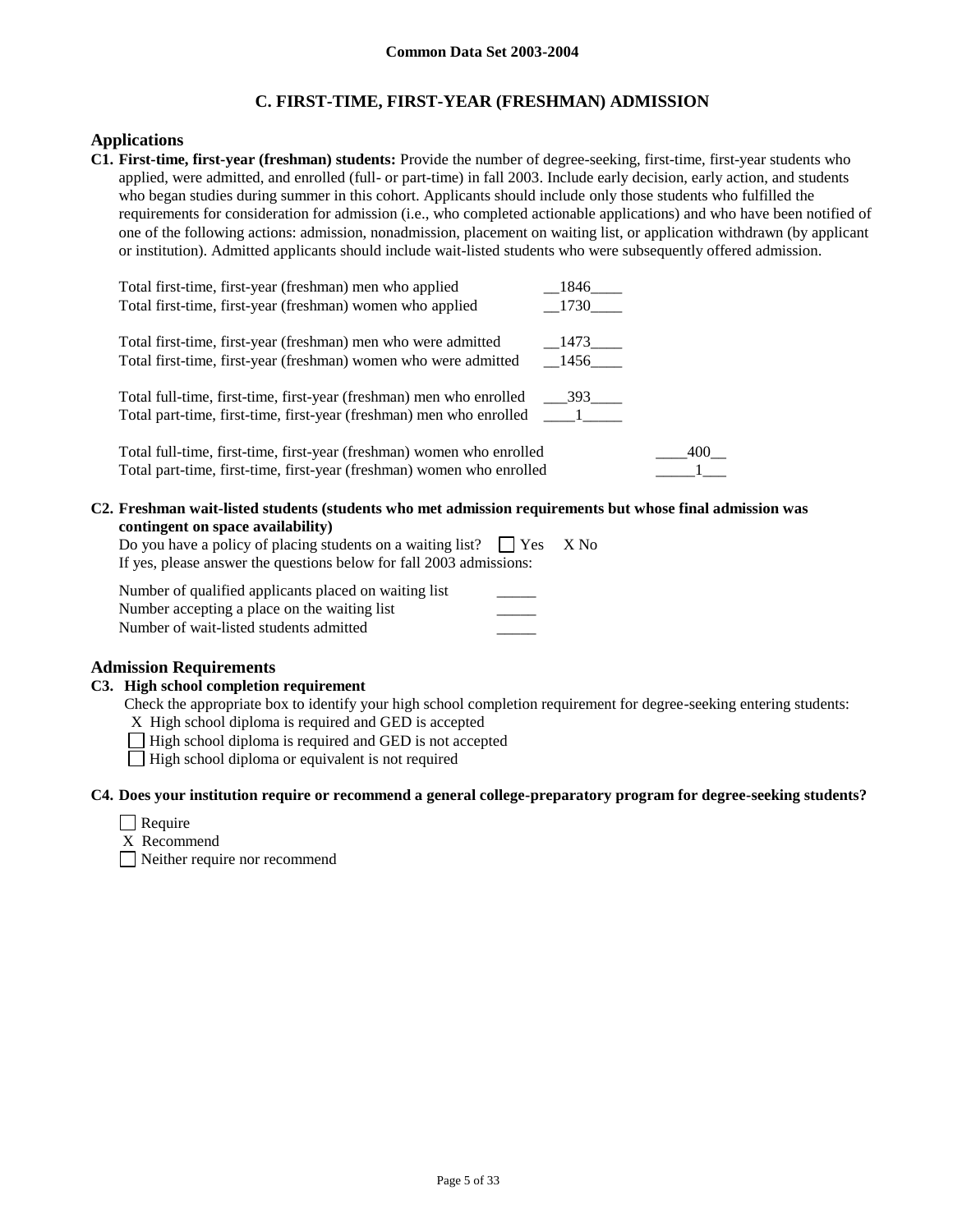**C5. Distribution of high school units required and/or recommended.** Specify the distribution of academic high school course units required and/or recommended of all or most degree-seeking students using Carnegie units (one unit equals one year of study or its equivalent). If you use a different system for calculating units, please convert.

|                                  | <b>Units Required</b> | <b>Units Recommended</b> |
|----------------------------------|-----------------------|--------------------------|
| Total academic units             |                       |                          |
| English                          |                       |                          |
| <b>Mathematics</b>               | 3                     |                          |
| Science                          | $\overline{2}$        | 3                        |
| Of these, units that must be lab | ↑                     | 3                        |
| Foreign language                 |                       | っ                        |
| Social studies                   | $\mathcal{R}$         | 3                        |
| <b>History</b>                   |                       |                          |
| Academic electives               | $\mathcal{R}$         | $\mathcal{F}$            |
| Other ( <i>specify</i> )         |                       |                          |

## **Basis for Selection**

**C6.** Do you have an open admission policy, under which virtually all secondary school graduates or students with GED equivalency diplomas are admitted without regard to academic record, test scores, or other qualifications? If so, check which applies:

Open admission policy as described above for all students \_\_\_

Open admission policy as described above for most students, but

selective admission for out-of-state students \_\_\_

selective admission to some programs \_\_\_  $other (explain)$ 

**C7. Relative importance of each of the following academic and nonacademic factors in your first-time, first-year, degree-seeking (freshman) admission decisions.**

|                                     | <b>Very Important</b> | Important | <b>Considered</b> | <b>Not Considered</b> |
|-------------------------------------|-----------------------|-----------|-------------------|-----------------------|
| Academic<br>Secondary school record | X                     |           |                   |                       |
| Class rank                          |                       | X         |                   |                       |
| Recommendation(s)                   |                       |           | X                 |                       |
| Standardized test scores            |                       | X         |                   |                       |
| Essay                               |                       |           | X                 |                       |
| Nonacademic                         |                       |           |                   |                       |
| Interview                           |                       |           | X                 |                       |
| Extracurricular activities          |                       | X         |                   |                       |
| Talent/ability                      |                       | X         |                   |                       |
| Character/personal qualities        |                       |           | X                 |                       |
| Alumni/ae relation                  |                       |           | X                 |                       |
| Geographical residence              |                       |           |                   | X                     |
| State residency                     |                       |           |                   | X                     |
| Religious affiliation/commitment    |                       |           | X                 |                       |
| Minority status                     |                       |           | X                 |                       |
| Volunteer work                      |                       |           | X                 |                       |
| Work experience                     |                       |           |                   | X                     |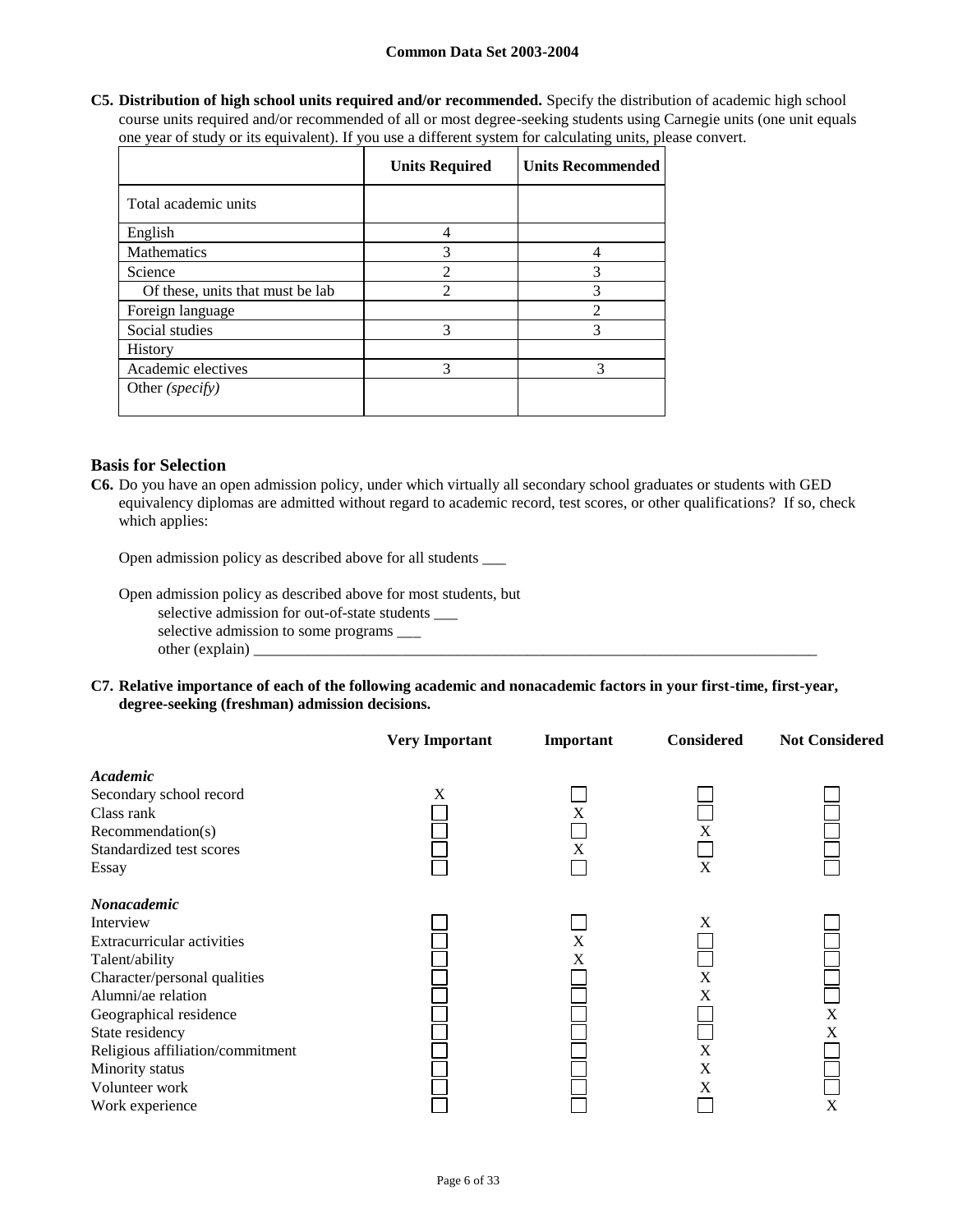# **SAT and ACT Policies**

## **C8. Entrance exams**

A. Does your institution make use of SAT I, SAT II, or ACT scores in admission decisions for first-time, first-year, degreeseeking applicants? X Yes  $\Box$  No

If yes, place check marks in the appropriate boxes below to reflect your institution's policies for use in admission.

|                               |         |           | <b>ADMISSION</b>   |                    |                 |
|-------------------------------|---------|-----------|--------------------|--------------------|-----------------|
|                               | Require | Recommend | <b>Require for</b> | <b>Consider If</b> | <b>Not Used</b> |
|                               |         |           | <b>Some</b>        | <b>Submitted</b>   |                 |
| SAT I                         |         |           |                    |                    |                 |
| ACT                           |         |           |                    |                    |                 |
| SAT I or ACT (no preference)  | X       |           |                    |                    |                 |
| SAT I or ACT--SAT I preferred |         |           |                    |                    |                 |
| SAT I or ACT--ACT preferred   |         |           |                    |                    |                 |
| SAT I and SAT II              |         |           |                    |                    |                 |
| SAT I and SAT II or ACT       |         |           |                    |                    |                 |
| <b>SAT II</b>                 |         |           |                    |                    |                 |

**In addition**, does your institution use applicants' test scores for placement or counseling?

| Placement  | $ $ Yes    | $X$ No |
|------------|------------|--------|
| Counseling | $\Box$ Yes | X No   |

B. Does your institution use the SAT I or II or the ACT for **placement only**? If so, please mark the appropriate boxes below: **PLACEMENT**

|              | PLACEMENT |           |                    |
|--------------|-----------|-----------|--------------------|
|              | Require   | Recommend | <b>Require for</b> |
|              |           |           | some               |
| <b>SATI</b>  |           |           |                    |
| <b>SATII</b> |           |           |                    |
| <b>ACT</b>   |           |           |                    |
| SAT I or ACT |           |           |                    |

C. Latest date by which SAT I or ACT scores must be received for fall-term admission\_\_\_8/15\_\_\_\_

Latest date by which SAT II scores must be received for fall-term admission\_\_\_\_\_\_

D. If necessary, use this space to clarify your test policies (e.g., if tests are recommended for some students, or if tests are not required of some students): \_\_\_\_\_\_\_\_\_\_\_\_\_\_\_\_\_\_\_\_\_\_\_\_\_\_\_\_\_\_\_\_\_\_\_\_\_\_\_\_\_\_\_\_\_\_\_\_\_\_\_\_\_\_\_\_\_\_\_\_\_\_\_\_\_\_\_\_\_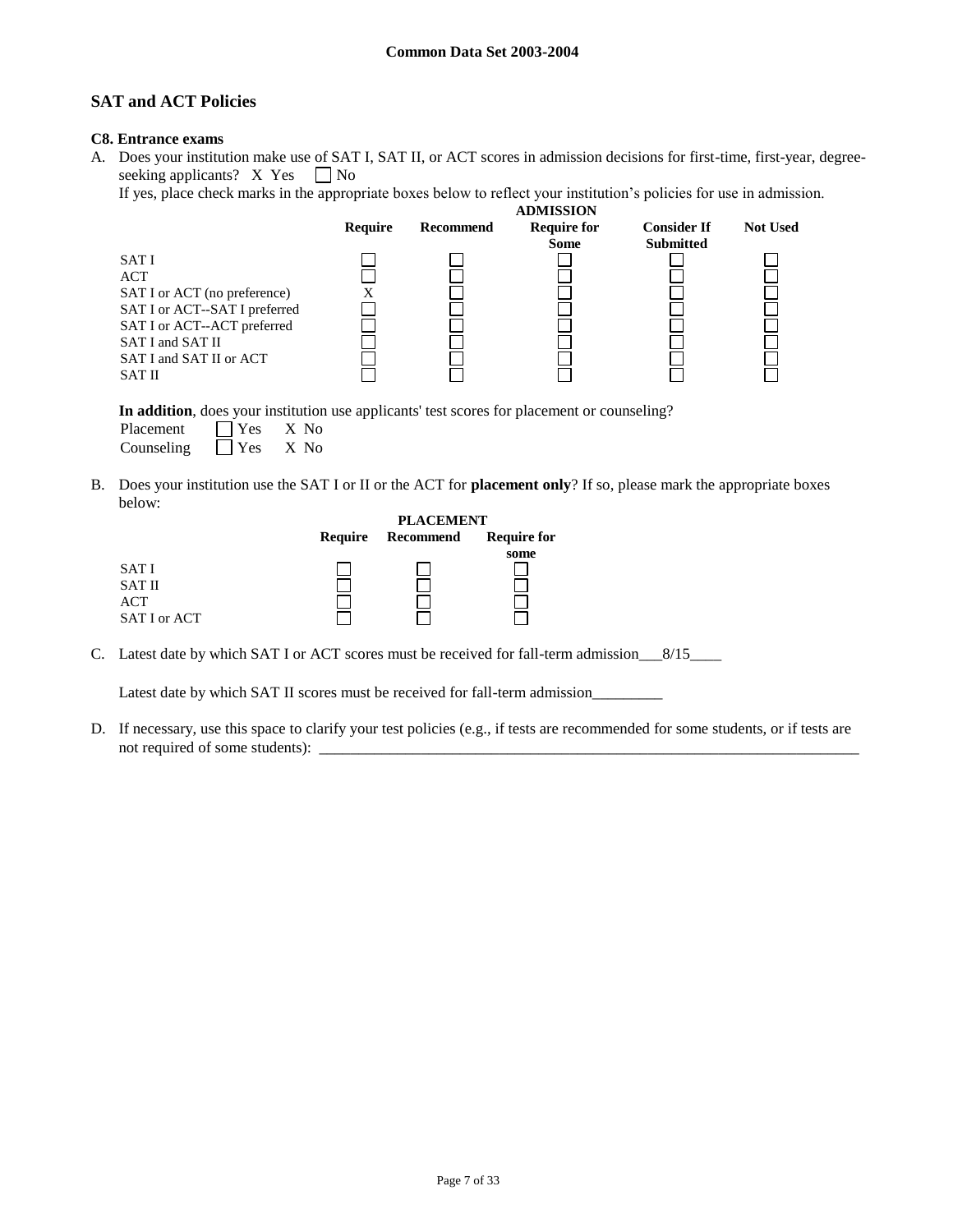# **Freshman Profile**

Provide percentages for **ALL enrolled, degree-seeking, full-time and part-time, first-time, first-year (freshman) students**  enrolled in fall 2003, including students who began studies during summer, international students/nonresident aliens, and students admitted under special arrangements.

**C9. Percent and number of first-time, first-year (freshman) students enrolled in fall 2003 who submitted national standardized (SAT/ACT) test scores.** Include information for **ALL enrolled, degree-seeking, first-time, first-year (freshman) students who submitted test scores**. Do not include partial test scores (e.g., mathematics scores but not verbal for a category of students) or combine other standardized test results (such as TOEFL) in this item. SAT scores should be recentered scores. The 25th percentile is the score that 25 percent scored at or below; the 75th percentile score is the one that 25 percent scored at or above.

| Percent submitting SAT scores | $-$ <sup><math>J</math></sup> $-$ | Number submitting SAT scores | 453 |
|-------------------------------|-----------------------------------|------------------------------|-----|
| Percent submitting ACT scores | $-13$                             | Number submitting ACT scores | 578 |

|                      | 25th Percentile | <b>75th Percentile</b> |
|----------------------|-----------------|------------------------|
| <b>SAT I Verbal</b>  | 520             | 640                    |
| <b>SAT I Math</b>    | 530             | 650                    |
| <b>ACT</b> Composite | 23              | 29                     |
| <b>ACT</b> English   | 23              | 30                     |
| ACT Math             | 23              | ωq                     |

Percent of first-time, first-year (freshman) students with scores in each range:

|         | <b>SAT I Verbal</b> | <b>SAT I Math</b> |
|---------|---------------------|-------------------|
| 700-800 | 10                  | 12                |
| 600-699 | 31                  | 33                |
| 500-599 | 43                  | 38                |
| 400-499 | 15                  | 16                |
| 300-399 |                     |                   |
| 200-299 |                     |                   |
|         | 100%                | 100%              |

|           | <b>ACT</b><br>Composite | <b>ACT English</b> | <b>ACT Math</b> |
|-----------|-------------------------|--------------------|-----------------|
| $30 - 36$ | 18                      | 26                 | 23              |
| 24-29     | 53                      | 43                 | 50              |
| 18-23     | 28                      | 29                 | 23              |
| $12 - 17$ |                         |                    |                 |
| $6 - 11$  |                         |                    |                 |
| Below 6   |                         |                    |                 |
|           | 100%                    | 100%               | 100%            |

**C10. Percent of all degree-seeking, first-time, first-year (freshman) students who had high school class rank within each of the following ranges (report information for those students from whom you collected high school rank information).**

Percent in top tenth of high school graduating class 36 Percent in top quarter of high school graduating class  $67$ Percent in top half of high school graduating class 90 Percent in bottom half of high school graduating class 10 Percent in bottom quarter of high school graduating class  $1$  $\{$  Top half + bottom half = 100%.

Percent of total first-time, first-year (freshman) students who submitted high school class rank: \_\_\_86\_\_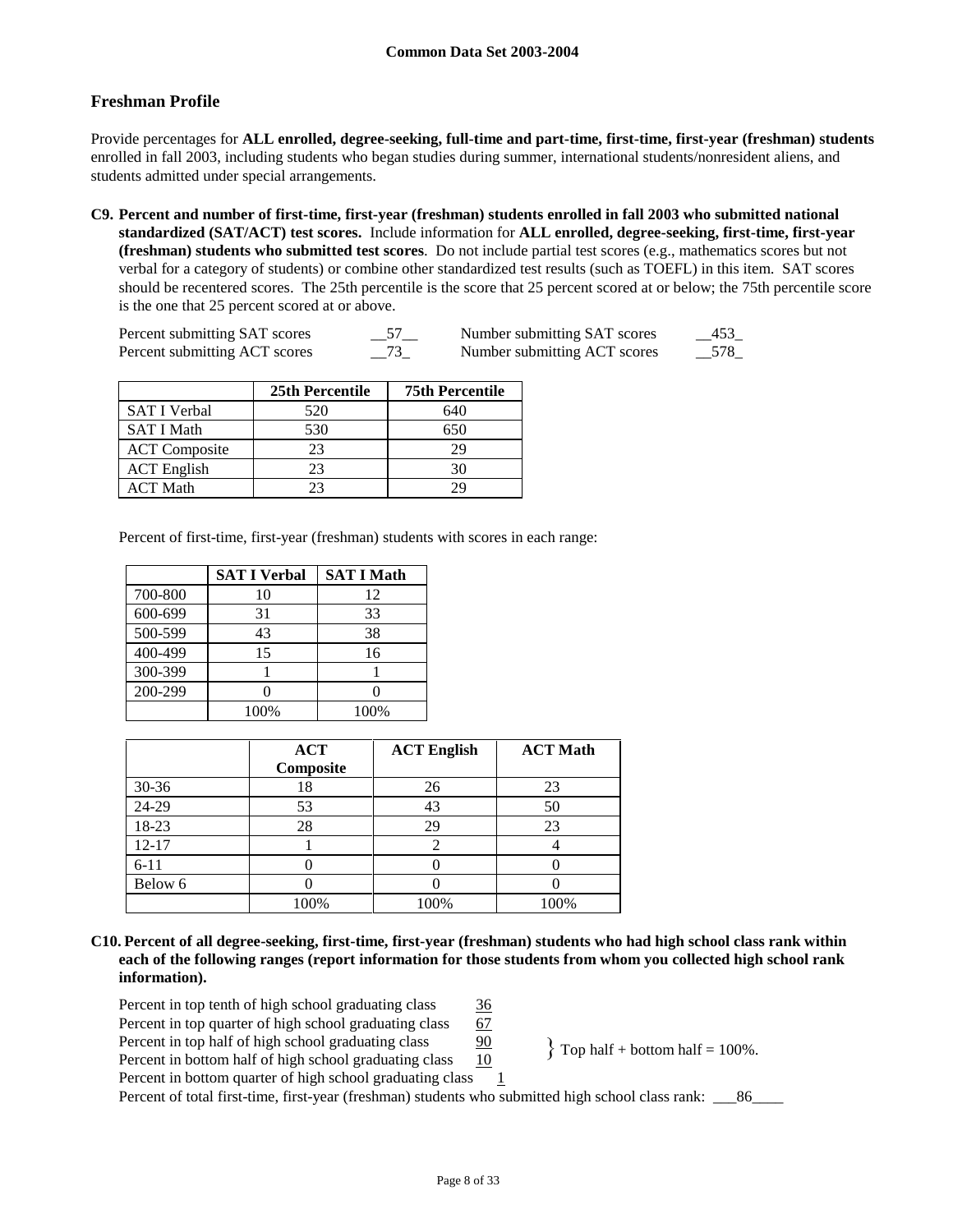**C11. Percentage of all enrolled, degree-seeking, first-time, first-year (freshman) students who had high school gradepoint averages within each of the following ranges (using 4.0 scale). Report information only for those students from whom you collected high school GPA.**

| Percent who had GPA of 3.0 and higher    |      |
|------------------------------------------|------|
| Percent who had GPA between 2.0 and 2.99 |      |
| Percent who had GPA between 1.0 and 1.99 |      |
| Percent who had GPA below 1.0            |      |
|                                          | 100% |

### **C12. Average high school GPA of all degree-seeking, first-time, first-year (freshman) students who submitted GPA:**

Percent of total first-time, first-year (freshman) students who submitted high school GPA: \_\_\_\_\_%

#### **Admission Policies**

 $\overline{\phantom{a}}$ 

| <b>C13. Application fee</b> |  |
|-----------------------------|--|
|-----------------------------|--|

| Does your institution have an application fee?<br>Amount of application fee: __\$30___                                             | $X$ Yes $1$ $No$ |      |  |
|------------------------------------------------------------------------------------------------------------------------------------|------------------|------|--|
| Can it be waived for applicants with financial need?                                                                               | X Yes            | l No |  |
| C14. Application closing date<br>Does your institution have an application closing date?<br>Application closing date (fall): _8/15 | X Yes            | l No |  |
| Priority date: $\frac{1}{15}$                                                                                                      |                  |      |  |

#### **C15.** Are first-time, first-year students accepted for terms other than the fall?  $X$  Yes  $\Box$  No

#### **C16. Notification to applicants of admission decision sent** *(fill in one only)*

| On a rolling basis beginning (date): | 12/01 |
|--------------------------------------|-------|
| $By$ (date):                         |       |
| Other:                               |       |

#### **C17. Reply policy for admitted applicants** *(fill in one only)*

Must reply by (date): \_\_\_\_\_\_\_\_\_\_ No set date: Must reply by May 1 or within \_\_4\_\_ weeks if notified thereafter Other:  $\frac{1}{\sqrt{1-\frac{1}{2}}\cdot\frac{1}{\sqrt{1-\frac{1}{2}}}}$ 

#### **C18. Deferred admission:** Does your institution allow students to postpone enrollment after admission?

 $X$  Yes  $\Box$  No

If yes, maximum period of postponement: \_\_\_1 year

**C19. Early admission of high school students:** Does your institution allow high school students to enroll as full-time, firsttime, first-year (freshman) students one year or more before high school graduation?  $X$  Yes  $\square$  No

#### **C20. Common Application:** Will you accept the Common Application distributed by the National Association of Secondary School Principals if submitted?  $X$  Yes  $\Box$  No

| $\sim$                                                    | $\sqrt{1 + 1}$    |  |
|-----------------------------------------------------------|-------------------|--|
| If "yes," are supplemental forms required?                | $X$ Yes $\Box$ No |  |
| Is your college a member of the Common Application Group? | $X$ Yes $\Box$ No |  |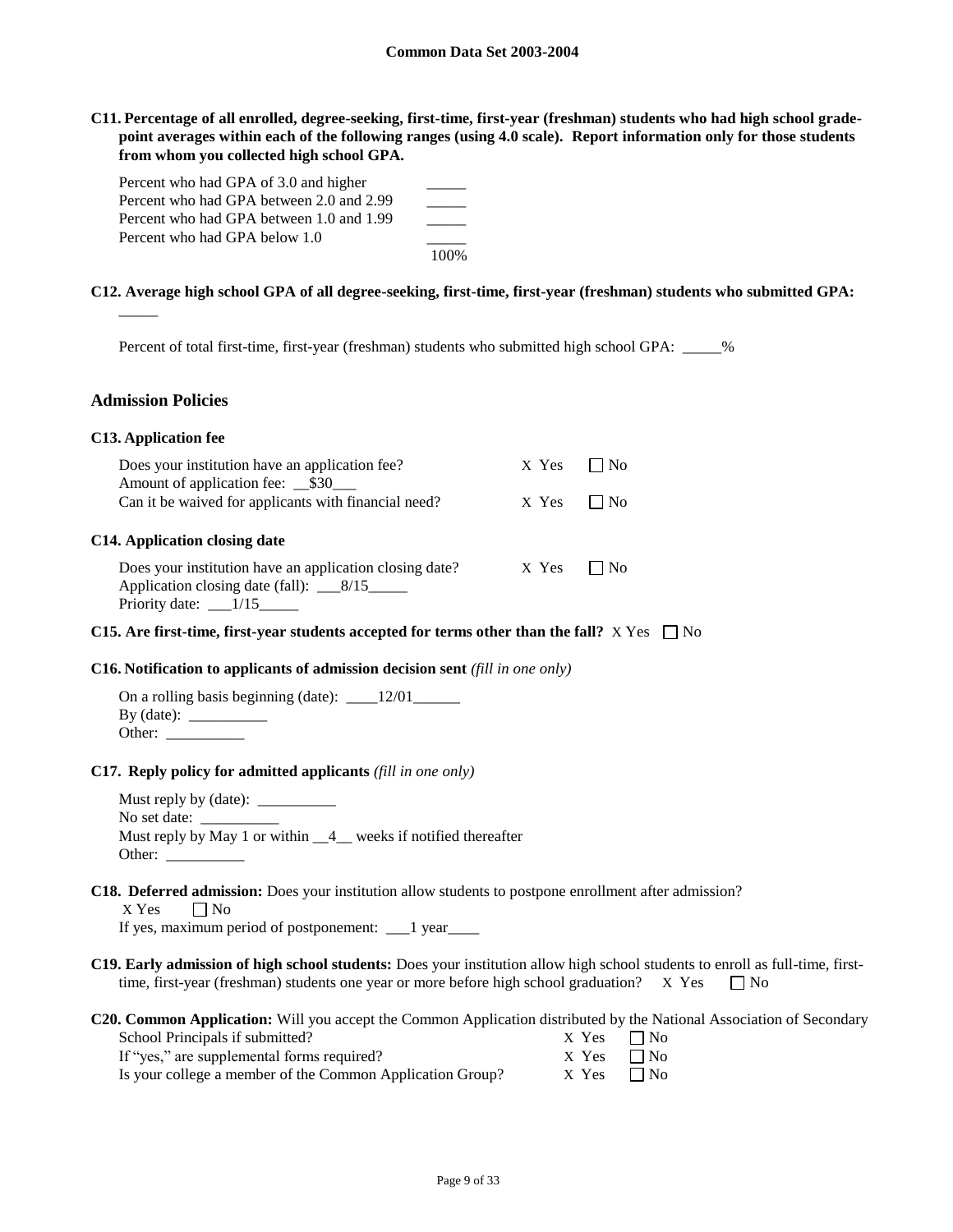### **Early Decision and Early Action Plans**

**C21. Early decision:** Does your institution offer an early decision plan (an admission plan that permits students to apply and be notified of an admission decision well in advance of the regular notification date and that asks students to commit to attending if accepted) for first-time, first-year (freshman) applicants for fall enrollment?  $\square$  Yes X No

| If "yes," please complete the following:                                                                                      |  |
|-------------------------------------------------------------------------------------------------------------------------------|--|
| First or only early decision plan closing date<br>First or only early decision plan notification date                         |  |
| Other early decision plan closing date<br>Other early decision plan notification date                                         |  |
| For the Fall 2003 entering class:---                                                                                          |  |
| Number of early decision applications received by your institution<br>Number of applicants admitted under early decision plan |  |
| Please provide significant details about your early decision plan:                                                            |  |

**C22. Early action:** Do you have a nonbinding early action plan whereby students are notified of an admission decision well in advance of the regular notification date but do not have to commit to attending your college?

 $X$  Yes  $\Box$  No

If "yes," please complete the following:

| Early action closing date      | 11/01 |
|--------------------------------|-------|
| Early action notification date | 12/01 |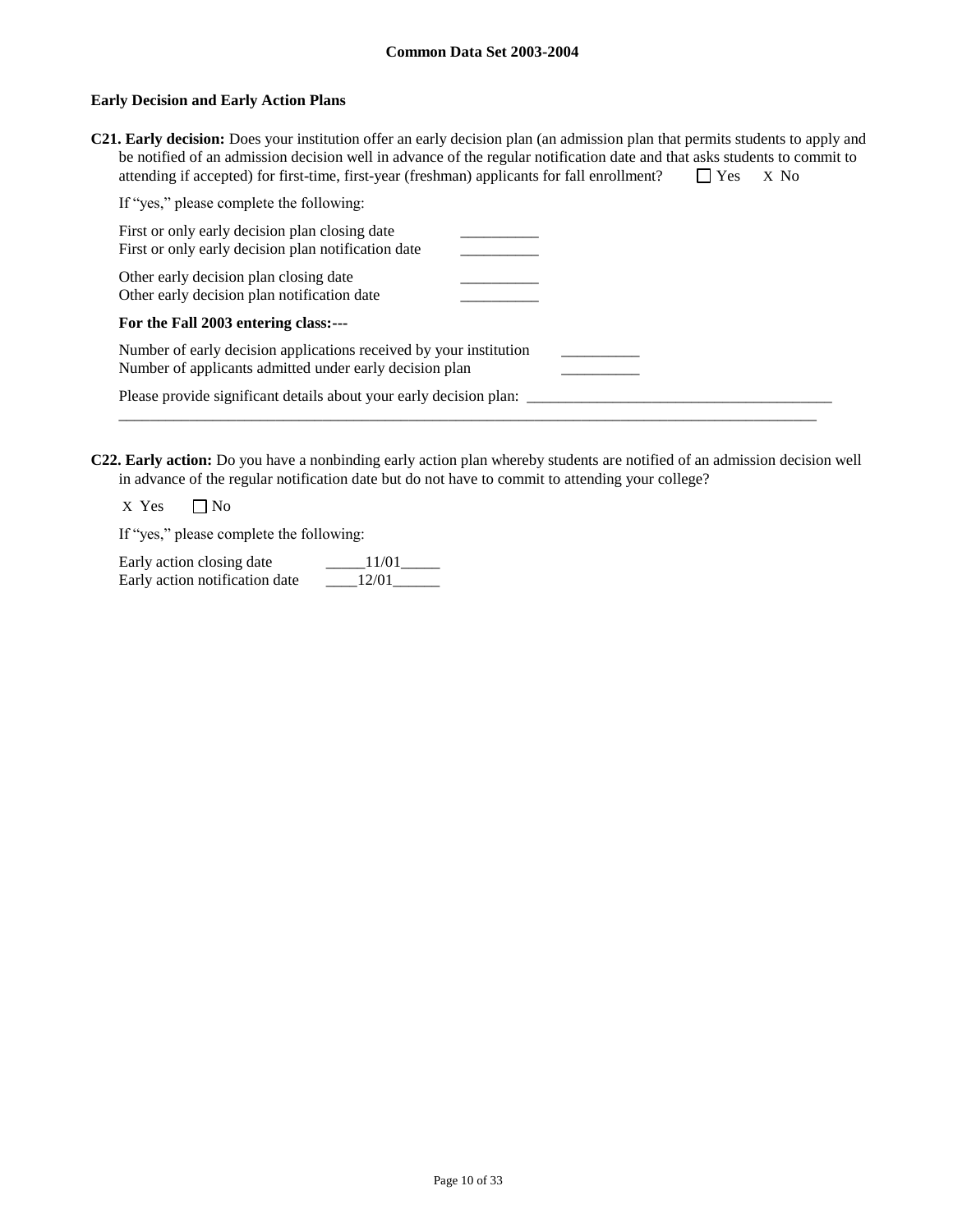# **D. TRANSFER ADMISSION**

# **Fall Applicants**

- **D1.** Does your institution enroll transfer students?  $X$  Yes  $\Box$  No (If no, please skip to Section E) If yes, may transfer students earn advanced standing credit by transferring credits earned from course work completed at other colleges/universities?  $X$  Yes  $\Box$  No
- **D2.** Provide the number of students who applied, were admitted, and enrolled as degree-seeking transfer students in fall 2003.

|       | <b>Applicants</b> | <b>Admitted Applicants</b> | <b>Enrolled Applicants</b> |
|-------|-------------------|----------------------------|----------------------------|
| Men   | 140               | 85                         |                            |
| Women | 72                | 23                         | 63                         |
| `otal | 312.              | 208                        | 104                        |

## **Application for Admission**

- **D3.** Indicate terms for which transfers may enroll: X Fall Winter X Spring X Summer
- **D4.** Must a transfer applicant have a minimum number of credits completed or else must apply as an entering freshman? Yes X No

If yes, what is the minimum number of credits and the unit of measure?

**D5.** Indicate all items required of transfer students to apply for admission:

|                                                         | <b>Required</b><br>of All | Recommended<br>of All | Recommended<br>of Some | <b>Required of</b><br><b>Some</b> | Not required |
|---------------------------------------------------------|---------------------------|-----------------------|------------------------|-----------------------------------|--------------|
| High school transcript                                  |                           |                       |                        | X                                 |              |
| College transcript $(s)$                                |                           |                       |                        |                                   |              |
| Essay or personal statement                             |                           |                       |                        |                                   |              |
| Interview                                               |                           |                       |                        |                                   |              |
| Standardized test scores                                |                           |                       |                        | X                                 |              |
| Statement of good standing<br>from prior institution(s) | X                         |                       |                        |                                   |              |

- **D6.** If a minimum high school grade point average is required of transfer applicants, specify  $($ on a 4.0 scale $):$
- **D7**. If a minimum college grade point average is required of transfer applicants, specify (on a 4.0 scale):  $\_\_\_\_2.0$
- **D8**. List any other application requirements specific to transfer applicants: \_\_\_\_\_\_\_Certain programs may require higher GPA for transfer admission.

\_\_\_\_\_\_\_\_\_\_\_\_\_\_\_\_\_\_\_\_\_\_\_\_\_\_\_\_\_\_\_\_\_\_\_\_\_\_\_\_\_\_\_\_\_\_\_\_\_\_\_\_\_\_\_\_\_\_\_\_\_\_\_\_\_\_\_\_\_\_\_\_\_\_\_\_\_\_\_\_\_\_\_\_

\_\_\_\_\_\_\_\_\_\_\_\_\_\_\_\_\_\_\_\_\_\_\_\_\_\_\_\_\_\_\_\_\_\_\_\_\_\_\_\_\_\_\_\_\_\_\_\_\_\_\_\_\_\_\_\_\_\_\_\_\_\_\_\_\_\_\_\_\_\_\_\_\_\_\_\_\_\_\_\_\_\_\_\_\_\_\_\_\_\_\_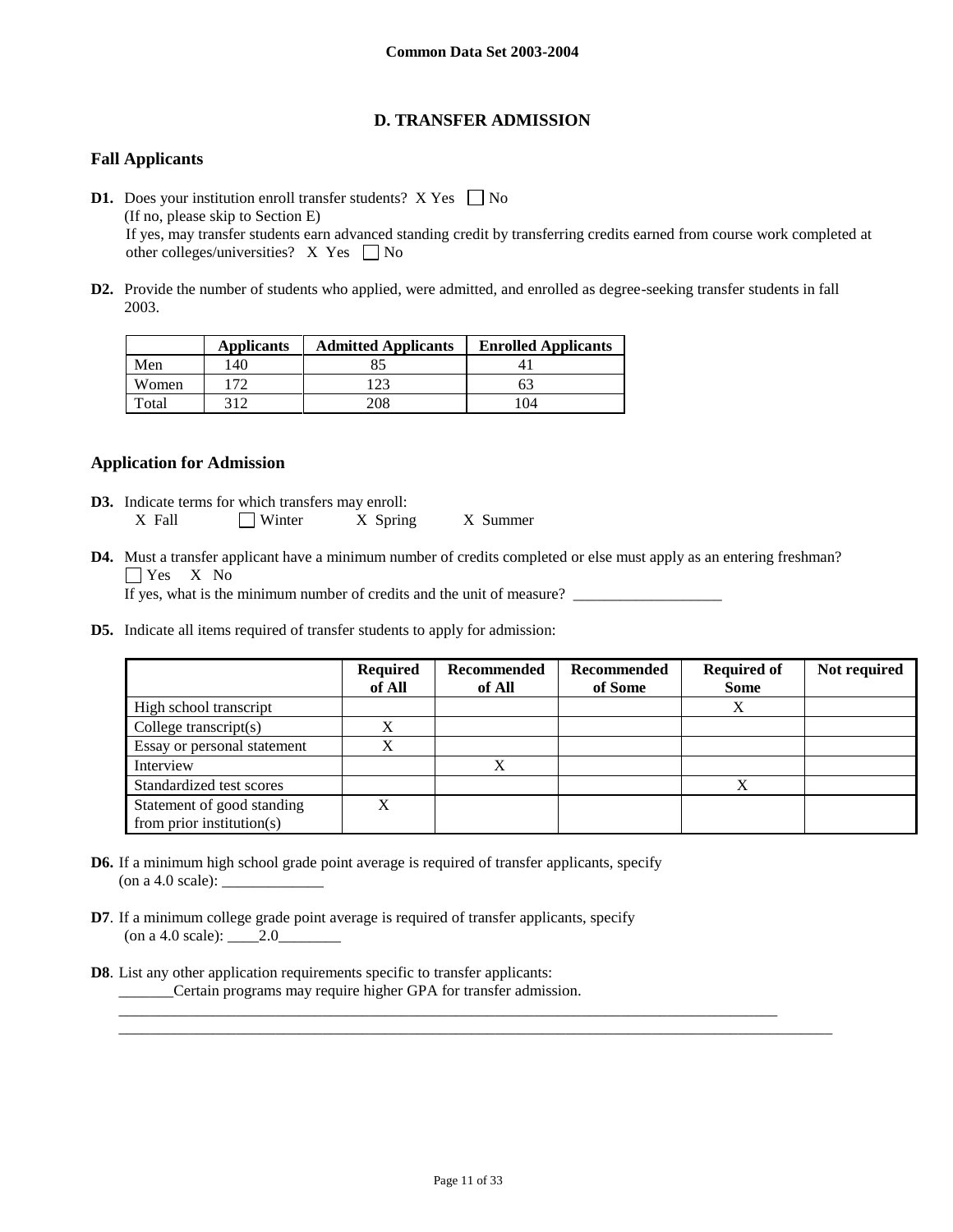**D9.** List application priority, closing, notification, and candidate reply dates for transfer students. If applications are reviewed on a continuous or rolling basis, place a check mark in the "Rolling admission" column.

|        | <b>Priority Date</b> | <b>Closing Date</b> | <b>Notification Date</b> | <b>Reply Date</b> | <b>Rolling</b><br><b>Admission</b> |
|--------|----------------------|---------------------|--------------------------|-------------------|------------------------------------|
| Fall   |                      |                     |                          |                   |                                    |
| Winter |                      |                     |                          |                   |                                    |
| Spring |                      |                     |                          |                   |                                    |
| Summer |                      |                     |                          |                   |                                    |

**D10.** Does an open admission policy, if reported, apply to transfer students?  $\Box$  Yes X No

**D11**. Describe additional requirements for transfer admission, if applicable:

### **Transfer Credit Policies**

- **D12.** Report the lowest grade earned for any course that may be transferred for credit: \_\_\_\_C-\_\_\_\_\_
- **D13.** Maximum number of credits or courses that may be transferred from a two-year institution: Number \_\_\_94\_\_\_ Unit type \_\_semester credits\_\_\_\_\_\_
- **D14**. Maximum number of credits or courses that may be transferred from a four-year institution: Number \_\_\_94\_\_\_\_ Unit type \_\_semester credits\_
- **D15.** Minimum number of credits that transfers must complete at your institution to earn an associate degree: \_\_\_30\_\_\_\_\_

\_\_\_\_\_\_\_\_\_\_\_\_\_\_\_\_\_\_\_\_\_\_\_\_\_\_\_\_\_\_\_\_\_\_\_\_\_\_\_\_\_\_\_\_\_\_\_\_\_\_\_\_\_\_\_\_\_\_\_\_\_\_\_\_\_\_\_\_\_\_\_\_\_\_\_\_\_\_\_\_\_\_\_\_\_\_\_\_\_ \_\_\_\_\_\_\_\_\_\_\_\_\_\_\_\_\_\_\_\_\_\_\_\_\_\_\_\_\_\_\_\_\_\_\_\_\_\_\_\_\_\_\_\_\_\_\_\_\_\_\_\_\_\_\_\_\_\_\_\_\_\_\_\_\_\_\_\_\_\_\_\_\_\_\_\_\_\_\_\_\_\_\_\_\_\_\_\_\_

- **D16.** Minimum number of credits that transfers must complete at your institution to earn a bachelor's degree:  $\frac{30}{20}$
- **D17.** Describe other transfer credit policies:

| Maximum number of semester credits which can be transferred from either a 2 or 4 year institution |  |
|---------------------------------------------------------------------------------------------------|--|
| towards an Engineering degree is 102.                                                             |  |

\_\_\_\_\_\_\_\_\_\_\_\_\_\_\_\_\_\_\_\_\_\_\_\_\_\_\_\_\_\_\_\_\_\_\_\_\_\_\_\_\_\_\_\_\_\_\_\_\_\_\_\_\_\_\_\_\_\_\_\_\_\_\_\_\_\_\_\_\_\_\_\_\_\_\_\_\_\_\_\_\_\_\_\_\_\_\_\_\_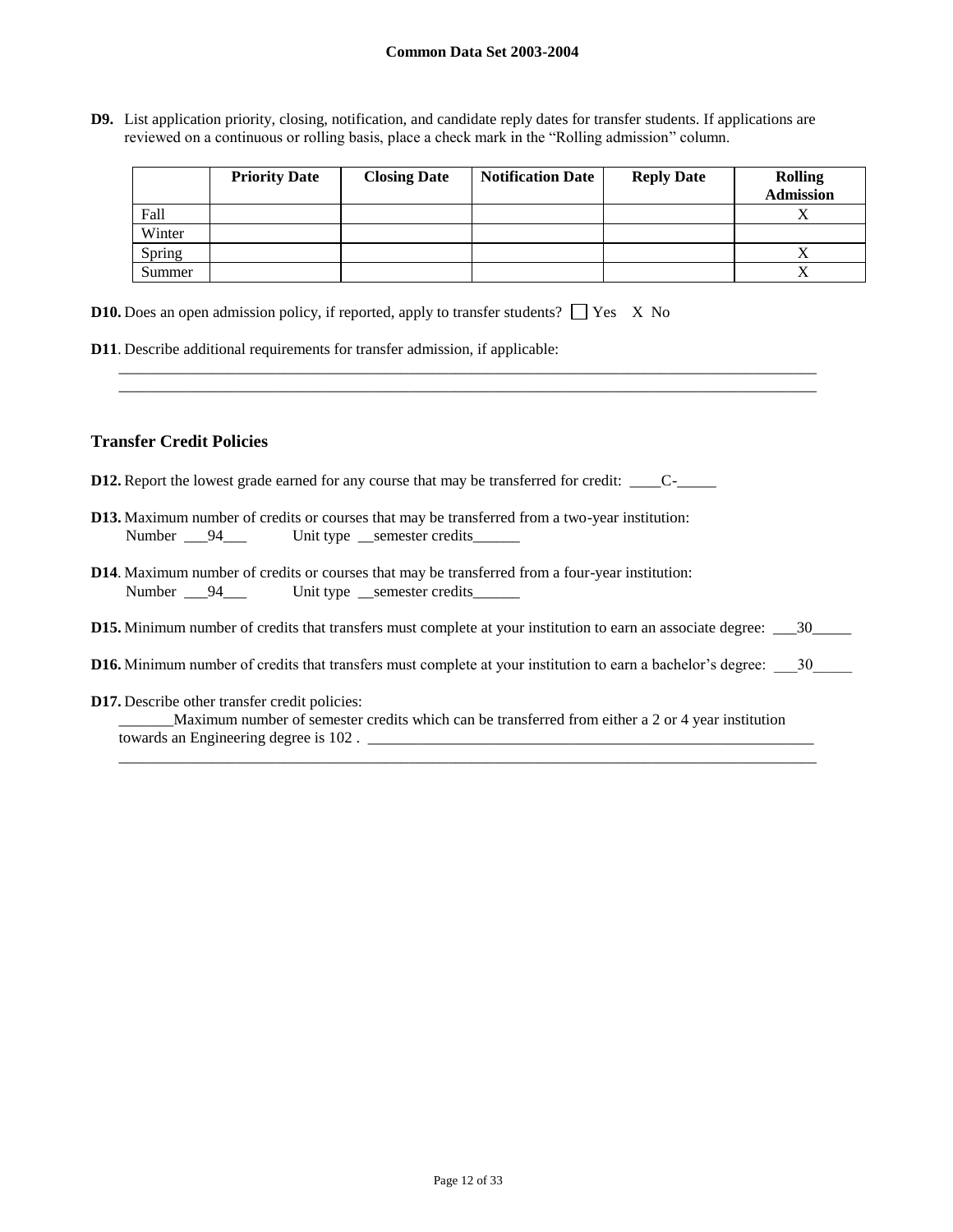# **E. ACADEMIC OFFERINGS AND POLICIES**

**E1. Special study options:** Identify those programs available at your institution. Refer to the glossary for definitions.

- X Accelerated program X Honors program
- X Cooperative (work-study) program X Independent study
- X Cross-registration X Internships
- 
- 
- X Dual enrollment X Study abroad
- X English as a Second Language (ESL) X Teacher certification program
- $X$  Exchange student program (domestic)  $\Box$  Weekend college
- External degree program
- Other (specify):
- 
- 
- 
- X Distance learning X Liberal arts/career combination
- X Double major X Student-designed major
	-
	-
	-

## **E2. Has been removed from the CDS.**

#### **E3. Areas in which all or most students are required to complete some course work prior to graduation:**

- $X$  Arts/fine arts  $\Box$  Humanities
- □ Computer literacy X Mathematics
- X English (including composition) X Philosophy
- 
- 
- X Other (describe): Theology

### **Library Collections**

Report the number of holdings at the end of the 2002-03 fiscal year for each of the categories below. Refer to the Academic Libraries Survey, Section D "Library Collections," lines 22-26, column 2 for corresponding equivalents.

**E4.** Books, serial backfiles, and other paper materials (including government documents) [line 22]: \_\_517489\_\_\_\_\_

- **E5**. Current serial subscriptions [line 26]: 4982
- **E6.** Microforms [line 24]: \_\_1880795\_\_\_\_\_\_\_
- **E7.** Audiovisual materials [line 25]: \_\_\_\_15814\_\_\_\_\_\_\_
- **E8.** E-Books [line 23]:  $\underline{\hspace{1cm}} 0$

# **F. STUDENT LIFE**

## **F1. Percentages of first-time, first-year (freshman) students and all degree-seeking undergraduates enrolled in fall 2003 who fit the following categories:**

| First-time, first-year | Undergraduates |
|------------------------|----------------|
| (freshman) students    |                |
| $-72$                  | 67             |
| $-29$                  | $-26$          |
| $-20$                  | $-19$          |
| $-91$                  | 64             |
| 9 <sup>o</sup>         | $-36$          |
| 0.4                    | 5 <sup>5</sup> |
| $-18$                  | 20             |
| 18                     | 21             |
|                        |                |

- 
- 
- X Foreign languages X Sciences (biological or physical)
- X History X Social science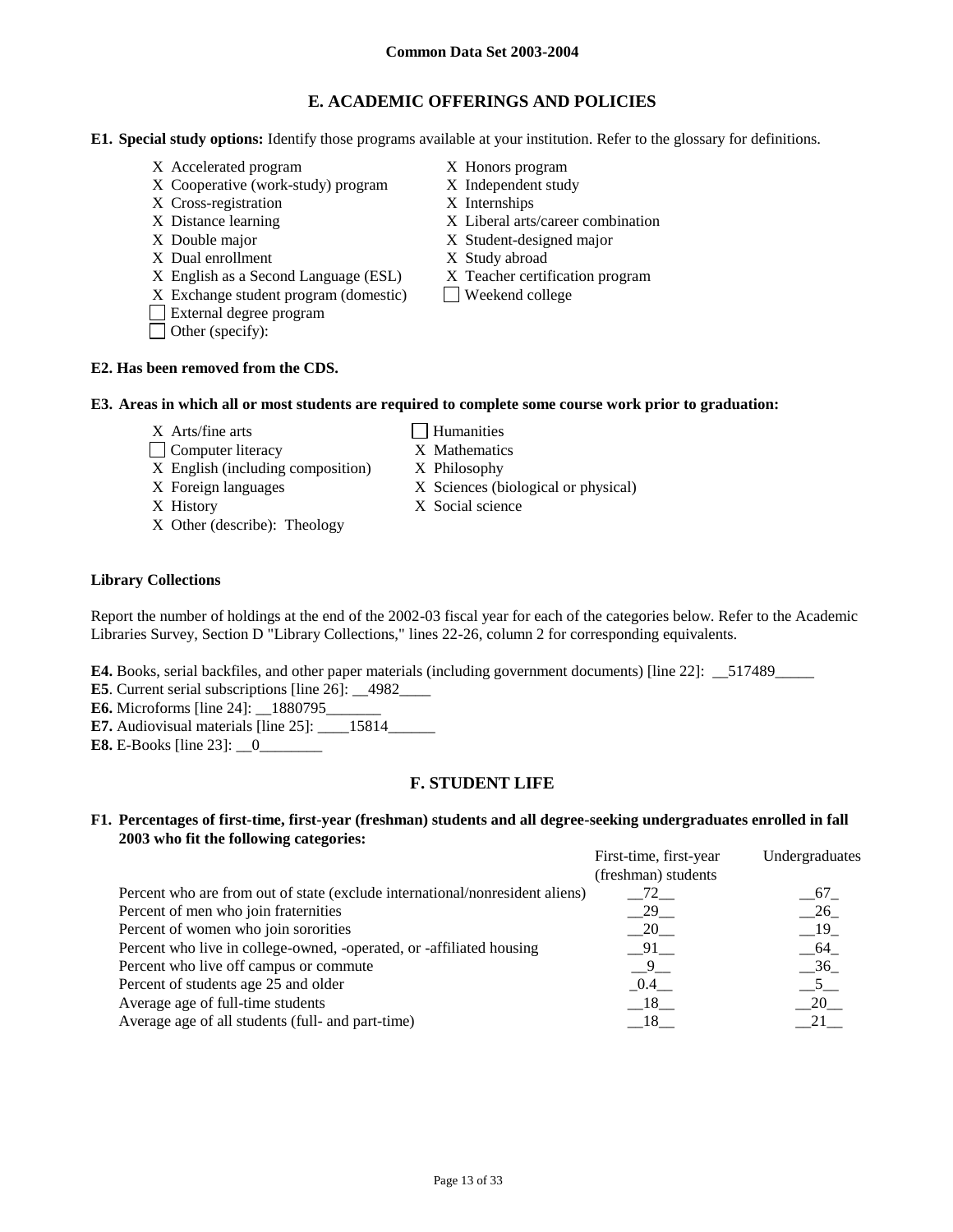# **F2. Activities offered** Identify those programs available at your institution.

| X Choral groups     | Marching band     | X Student government       |
|---------------------|-------------------|----------------------------|
| X Concert band      | X Music ensembles | X Student newspaper        |
| X Dance             | X Musical theater | X Student-run film society |
| X Drama/theater     | $\Box$ Opera      | X Symphony orchestra       |
| X Jazz band         | X Pep band        | $\Box$ Television station  |
| X Literary magazine | X Radio station   | X Yearbook                 |

**F3. ROTC** (program offered in cooperation with Reserve Officers' Training Corps)

| Army ROTC is offered:<br>On campus                                                                                                           |
|----------------------------------------------------------------------------------------------------------------------------------------------|
| Naval ROTC is offered:<br>On campus                                                                                                          |
| Air Force ROTC is offered:<br>X On campus                                                                                                    |
| <b>F4. Housing:</b> Check all types of college-owned, -operated, or -affiliated housing available for undergraduates at your<br>institution. |

institution.

| X Coed dorms                     | Special housing for disabled students      |
|----------------------------------|--------------------------------------------|
| $\Box$ Men's dorms               | Special housing for international students |
| X Women's dorms                  | X Fraternity/sorority housing              |
| Apartments for married students  | Cooperative housing                        |
| X Apartments for single students |                                            |

X Other housing options (specify): Residence hall for German language students. \_\_\_\_\_\_\_\_\_\_\_\_\_\_\_\_\_\_\_\_\_\_\_\_\_\_\_\_\_\_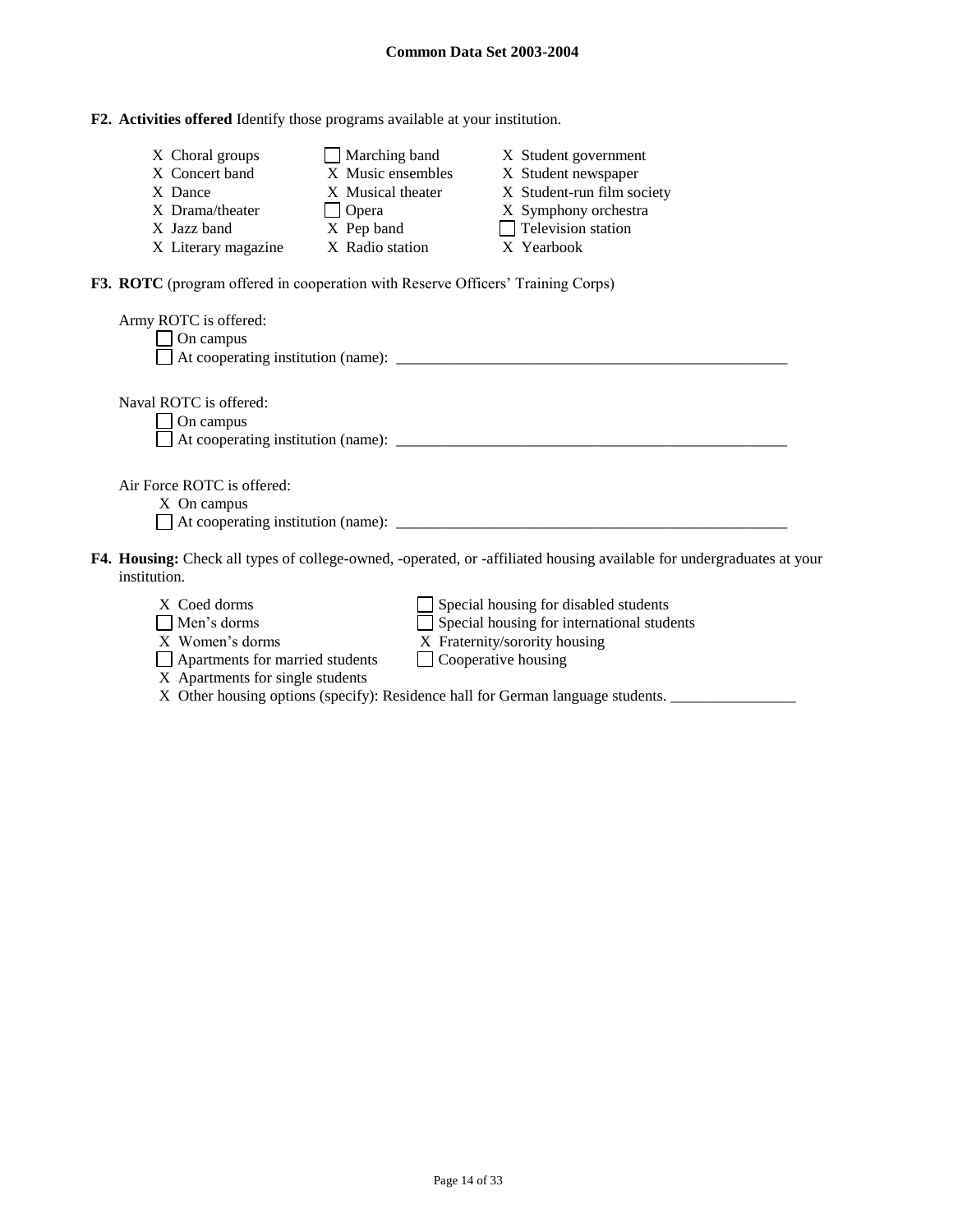# **G. ANNUAL EXPENSES**

#### **Provide 2004-2005 academic year costs of attendance for the following categories that are applicable to your institution.**

Check here if your institution's 2004-2005 academic year costs of attendance are not available at this time and provide an approximate date (i.e., month/day) when your institution's final 2004-2005 academic year costs of attendance will be available:

## **G1. Undergraduate full-time tuition, required fees, room and board**

List the typical tuition, required fees, and room and board for a full-time undergraduate student for the FULL 2004-2005 academic year (30 semester hours or 45 quarter hours for institutions that derive annual tuition by multiplying credit hour cost by number of credits). A full academic year refers to the period of time generally extending from September to June; usually equated to two semesters, two trimesters, three quarters, or the period covered by a four-one-four plan. Room and board is defined as double occupancy and 19 meals per week or the maximum meal plan. **Required fees** include only charges that all full-time students must pay that are *not* included in tuition (e.g., registration, health, or activity fees.) Do *not* include optional fees (e.g., parking, laboratory use).

|                             | <b>FIRST-YEAR</b> | <b>UNDERGRADUATES</b> |
|-----------------------------|-------------------|-----------------------|
| PRIVATE INSTITUTION         | \$21,000          | \$21,000              |
| Tuition:                    |                   |                       |
| PUBLIC INSTITUTION          |                   |                       |
| Tuition:                    |                   |                       |
| In-district:                |                   |                       |
| In-state (out-of-district): |                   |                       |
| Out-of-state:               |                   |                       |
| <b>NONRESIDENT ALIEN:</b>   |                   |                       |
| Tuition:                    |                   |                       |
| <b>REQUIRED FEES:</b>       | \$700             | \$700                 |
| <b>ROOM AND BOARD:</b>      | \$5840            | \$5840                |
| (on-campus)                 |                   |                       |
| <b>ROOM ONLY:</b>           | \$3690            | \$3690                |
| (on-campus)                 |                   |                       |
| <b>BOARD ONLY:</b>          | \$2150            | \$2150                |
| (on-campus meal plan)       |                   |                       |

Comprehensive tuition and room and board fee (if your college cannot provide separate tuition and room and board fees): \_\_\_\_\_\_\_\_\_\_\_\_\_\_\_\_\_\_\_\_\_\_\_

Other: Sophomores, juniors, seniors – engineering fee: \$650.

**G2. Number of credits per term a student can take for the stated full-time tuition** \_12\_\_minimum \_\_\_maximum

G3. Do tuition and fees vary by year of study (e.g., sophomore, junior, senior)?  $\Box$  Yes X No

**G4. If tuition and fees vary by undergraduate instructional program, describe briefly:** \_\_\_\_\_\_\_\_\_\_\_\_\_\_\_\_\_\_\_

\_\_\_\_\_\_\_\_\_\_\_\_\_\_\_\_\_\_\_\_\_\_\_\_\_\_\_\_\_\_\_\_\_\_\_\_\_\_\_\_\_\_\_\_\_\_\_\_\_\_\_\_\_\_\_\_\_\_\_\_\_\_\_\_\_\_\_\_\_\_\_\_\_\_\_\_\_\_\_\_\_\_\_\_\_\_\_\_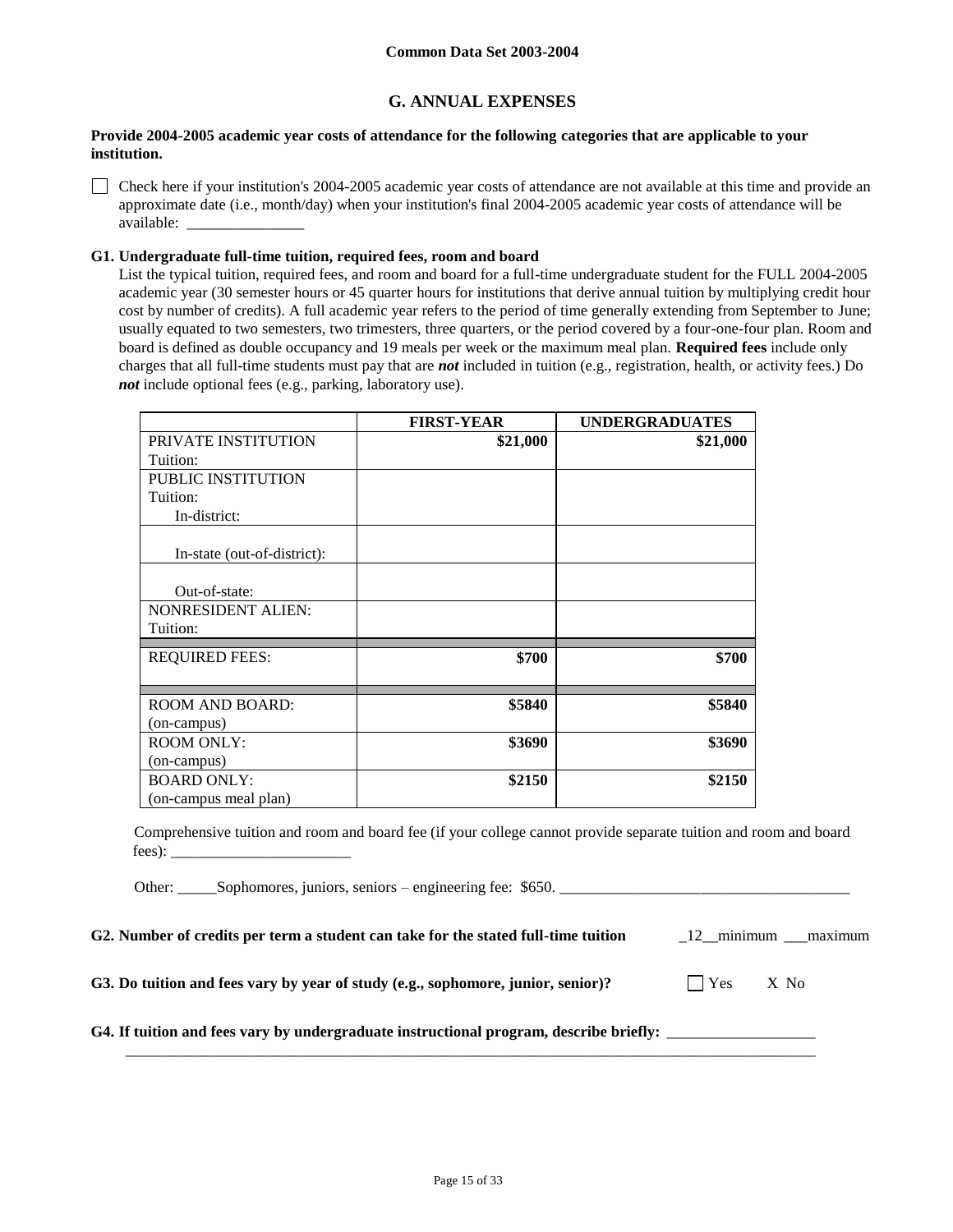# **G5. Provide the estimated expenses for a typical full-time undergraduate student:**

|                     | <b>Residents</b> | <b>Commuters</b> | <b>Commuters</b>     |
|---------------------|------------------|------------------|----------------------|
|                     |                  | (living at home) | (not living at home) |
| Books and supplies: | \$800            | \$800            | \$800                |
| Room only:          |                  | \$750            | \$2700               |
| Board only:         |                  | \$750            | \$1700               |
| Transportation:     | \$500            | \$500            | \$500                |
| Other expenses:     | \$870            | \$870            | \$870                |

# **G6. Undergraduate per-credit-hour charges:**

| <b>PRIVATE INSTITUTIONS:</b> | \$925 (more than 6 cred.<br>hrs.), \$480 (6 cred. hrs. or<br>less) |
|------------------------------|--------------------------------------------------------------------|
| PUBLIC INSTITUTIONS          |                                                                    |
| In-district:                 |                                                                    |
| In-state (out-of-district):  |                                                                    |
| Out-of-state:                |                                                                    |
| <b>NONRESIDENT ALIENS:</b>   |                                                                    |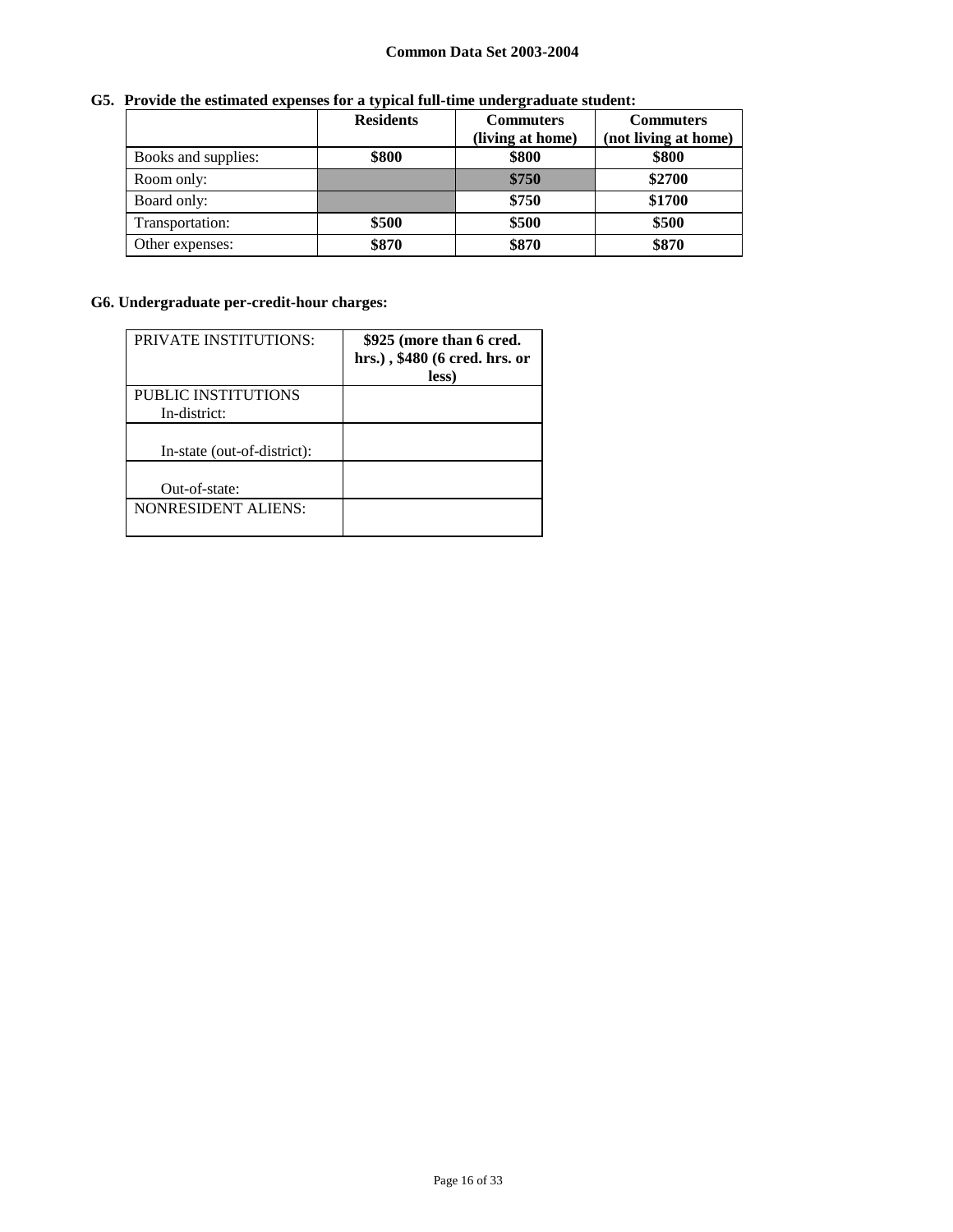# **H. FINANCIAL AID**

## **Please refer to the following financial aid definitions when completing Section H.**

**Financial aid applicant:** Any applicant who submits **any one of** the institutionally required financial aid applications/forms, such as the FAFSA.

**Indebtedness:** Aggregate dollar amount borrowed through any loan programs (federal, state, subsidized, unsubsidized, private, etc.; excluding parent loans) while the student was enrolled at an institution. Student loans co-signed by a parent are assumed to be the responsibility of the student and **should** be included.

**Institutional and external funds**: Endowment, alumni, or external monies for which the institution determines the recipient or the dollar amount awarded.

**Financial need:** As determined by your institution using the federal methodology and/or your institution's own standards.

**Need-based aid:** College-funded or college-administered award from institutional, state, federal, or other sources for which a student must have financial need to qualify. This includes both institutional and noninstitutional student aid (grants, jobs, and loans).

**Need-based scholarship or grant aid:** Scholarships and grants from institutional, state, federal, or other sources for which a student must have financial need to qualify.

**Need-based self-help aid:** Loans and jobs from institutional, state, federal, or other sources for which a student must demonstrate financial need to qualify.

**Non-need-based scholarship or grant aid:** Scholarships and grants, gifts, or merit-based aid from institutional, state, federal, or other sources (including unrestricted funds or gifts and endowment income) awarded solely on the basis of academic achievement, merit, or any other non-need-based reason. When reporting questions H1 and H2, non-need-based aid that is used to meet need should be counted as need-based aid.

**Note: Suggested order of precedence for counting non-need money as need-based:**

Non-need institutional grants Non-need tuition waivers Non-need athletic awards Non-need federal grants Non-need state grants Non-need outside grants Non-need student loans Non-need parent loans Non-need work

**Non-need-based self-help aid:** Loans and jobs from institutional, state, or other sources for which a student need not demonstrate financial need to qualify.

**Scholarships/grants from external sources:** Monies received from outside (private) sources that the student brings with them (e.g., Kiwanis, National Merit scholarships). The institution may process paperwork to receive the dollars, but it has no role in determining the recipient or the dollar amount awarded.

**Work study and employment**: Federal and state work study aid, and any employment packaged by your institution in financial aid awards.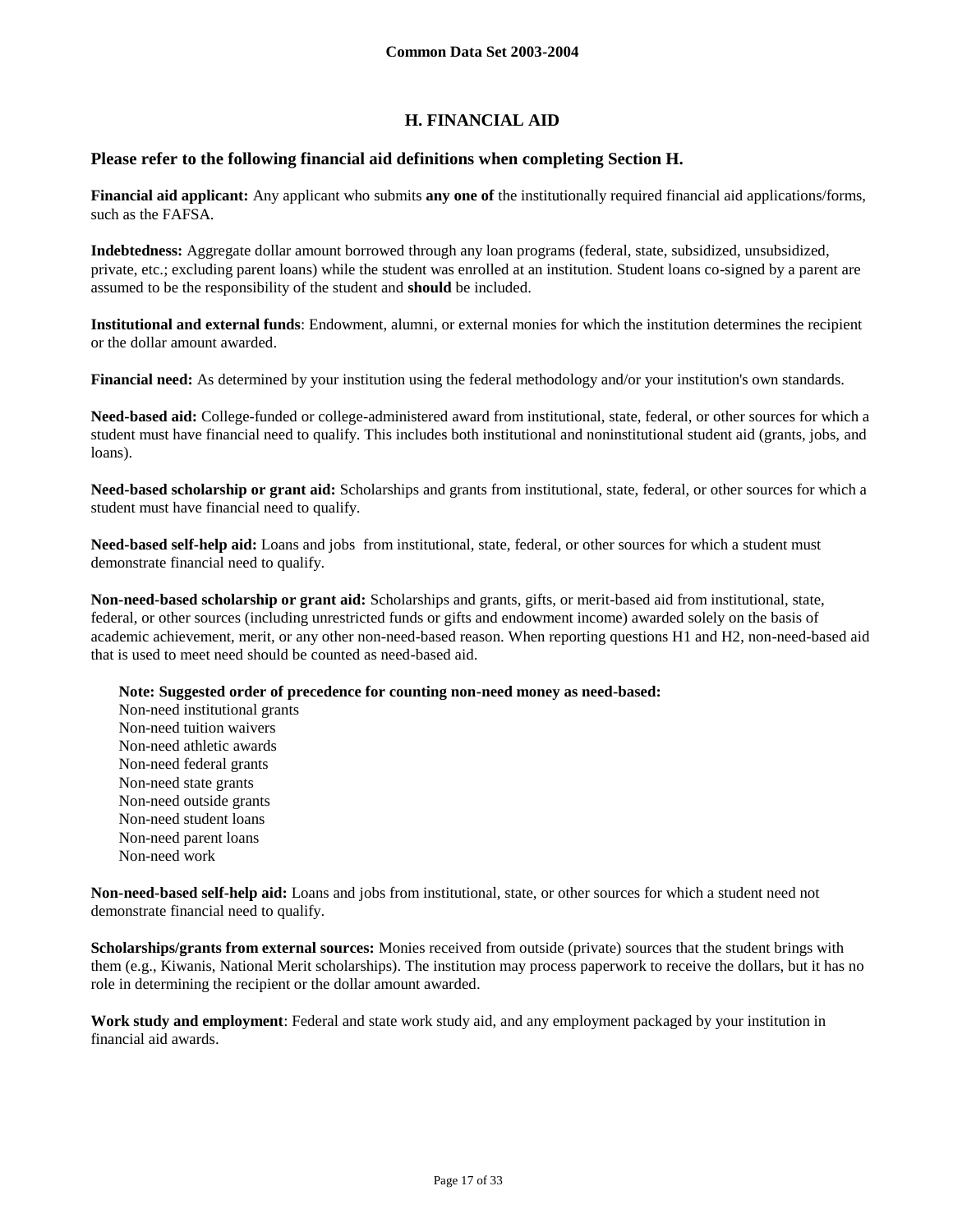## **Aid Awarded to Enrolled Undergraduates**

**H1.** Enter total dollar amounts **awarded** to enrolled full-time and less than full-time degree-seeking undergraduates **(using the same cohort reported in CDS Question B1, "total degree-seeking" undergraduates)** in the following categories. (Note: If the data being reported are final figures for the 2002-2003 academic year (see the next item below), use the 2002-2003 academic year's CDS Question B1 cohort.) Include aid awarded to international students (i.e., those not qualifying for federal aid). **Aid that is non-need-based but that was used to meet need should be reported in the need-based aid column. (For a suggested order of precedence in assigning categories of aid to cover need, see the entry for "non-need-based scholarship or grant aid" on the last page of the definitions section.)**

Indicate the academic year for which data are reported for **items H1**, **H2**, **H2A**, and **H6** below: X 2003-2004 estimated or  $\Box$  2002-2003 final

Which needs-analysis methodology does your institution use in awarding institutional aid? **(Formerly H3)**

\_\_\_ Federal methodology (FM) \_\_\_ Institutional methodology (IM)

\_X\_ Both FM and IM

|                                                                                                                                                                                              | Need-based<br>(Include non-need-based | Non-need-based<br>(Exclude non-need-based |
|----------------------------------------------------------------------------------------------------------------------------------------------------------------------------------------------|---------------------------------------|-------------------------------------------|
|                                                                                                                                                                                              | aid use to meet need.)                | aid use to meet need.)                    |
|                                                                                                                                                                                              | \$                                    | \$                                        |
| <b>Scholarships/Grants</b>                                                                                                                                                                   |                                       |                                           |
| Federal                                                                                                                                                                                      | \$2,400,000                           | \$0                                       |
| State (i.e., all states, not only the state in<br>which your institution is located)                                                                                                         | \$2,020,000                           | \$0                                       |
| Institutional (endowment, alumni, or<br>other institutional awards) and external<br>funds awarded by the college excluding<br>athletic aid and tuition waivers (which are<br>reported below) | \$14,968,298                          | \$6,361,345                               |
| Scholarships/grants from external sources<br>(e.g., Kiwanis, National Merit) not<br>awarded by the college                                                                                   | \$1,113,394                           | \$548,388                                 |
| <b>Total Scholarships/Grants</b>                                                                                                                                                             | \$20,501,692                          | \$6,909,733                               |
| <b>Self-Help</b>                                                                                                                                                                             |                                       |                                           |
| Student loans from all sources (excluding<br>parent loans)                                                                                                                                   | \$7,889,747                           | \$4,496,752                               |
| Federal Work-Study                                                                                                                                                                           | \$340,000                             |                                           |
| State and other (e.g., institutional) work-<br>study/employment (Note: Excludes Federal<br>Work-Study captured above.)                                                                       | \$100,000                             | \$650,000                                 |
| <b>Total Self-Help</b>                                                                                                                                                                       | \$8,329,747                           | \$5,146,752                               |
| <b>Parent Loans</b>                                                                                                                                                                          | \$0                                   | \$2,500,000                               |
| <b>Tuition Waivers</b><br>Note: Reporting is optional. Report tuition<br>waivers in this row if you choose to report<br>them. Do not report tuition waivers<br>elsewhere.                    |                                       |                                           |
| <b>Athletic Awards</b>                                                                                                                                                                       | \$768,770                             | \$1,250,238                               |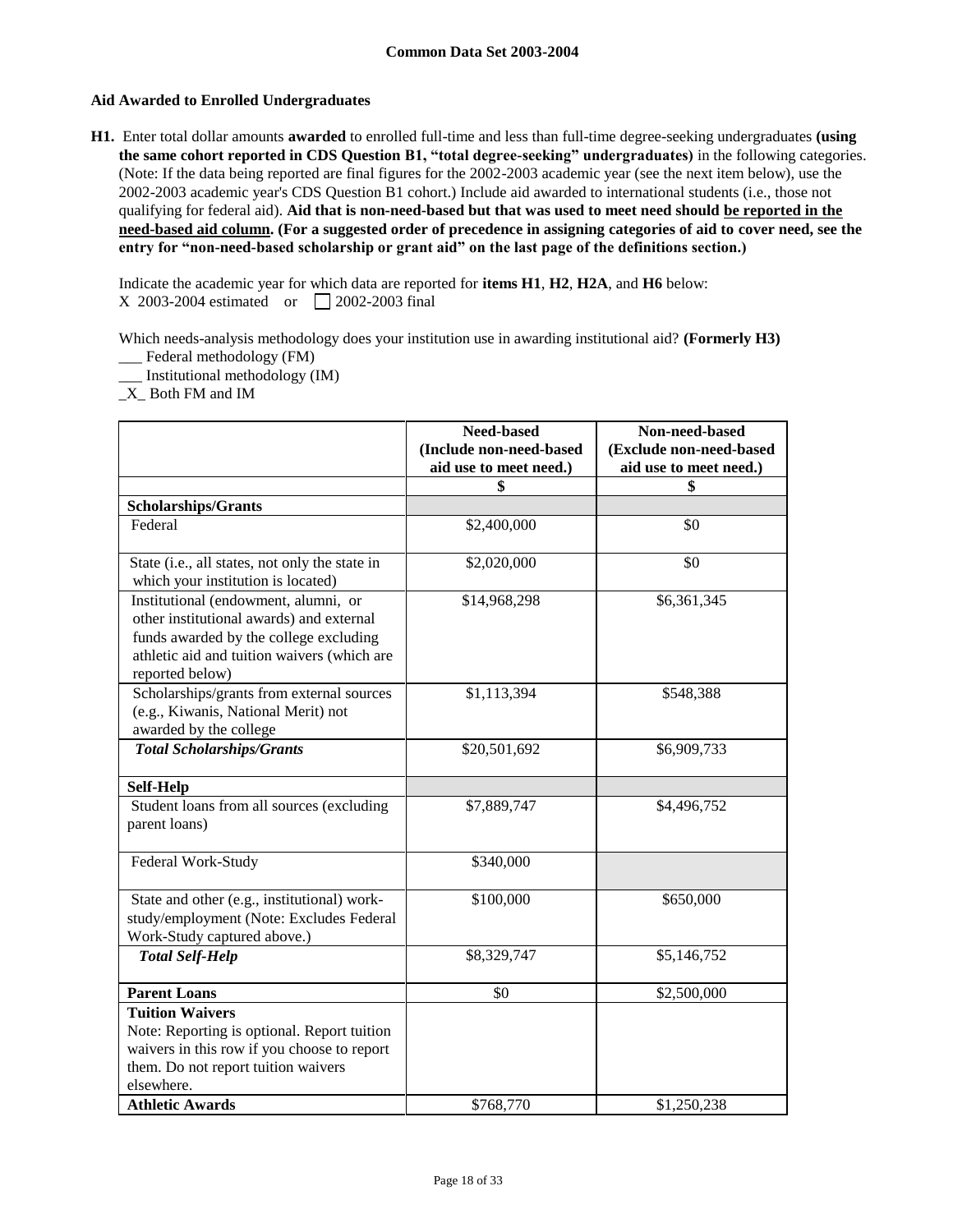**H2. Number of Enrolled Students Awarded Aid:** List the number of degree-seeking full-time and less-than-full-time undergraduates who applied for and were awarded financial aid from any source. **Aid that is non-need-based but that**  was used to meet need should be counted as need-based aid. Numbers should reflect the cohort awarded the dollars reported in H1. Note: In the chart below, students may be counted in more than one row, and full-time freshmen should also be counted as full-time undergraduates.

|              |                                                                                | <b>First-time</b> | <b>Full-time</b> | <b>Less Than</b> |
|--------------|--------------------------------------------------------------------------------|-------------------|------------------|------------------|
|              |                                                                                | <b>Full-time</b>  | Undergrad        | <b>Full-time</b> |
|              |                                                                                | Freshmen          | (Incl. Fresh)    | Undergrad        |
| a)           | Number of degree-seeking undergraduate students (CDS Item B1 if                |                   |                  |                  |
|              | reporting on Fall 2003 cohort)                                                 | 793               | 2835             | 168              |
| b)           | Number of students in line a who applied for need-based financial aid          |                   |                  |                  |
|              |                                                                                | 691               | 2265             | 95               |
| $\mathbf{c}$ | Number of students in line <b>b</b> who were determined to have financial need |                   |                  |                  |
|              |                                                                                | 567               | 1933             | 82               |
| d)           | Number of students in line c who were awarded any financial aid                |                   |                  |                  |
|              |                                                                                | 567               | 1922             | 69               |
| e)           | Number of students in line <b>d</b> who were awarded any need-based            |                   |                  |                  |
|              | scholarship or grant aid                                                       | 566               | 1895             | 48               |
| f)           | Number of students in line d who were awarded any need-based self-help         |                   |                  |                  |
|              | aid                                                                            | 436               | 1493             | 62               |
| g)           | Number of students in line <b>d</b> who were awarded any non-need-based        |                   |                  |                  |
|              | scholarship or grant aid                                                       | 113               | 372              | 2                |
| h)           | Number of students in line d whose need was fully met (exclude PLUS            |                   |                  |                  |
|              | loans, unsubsidized loans, and private alternative loans)                      | 284               | 995              | 19               |
| $\mathbf{i}$ | On average, the percentage of need that was met of students who were           |                   |                  |                  |
|              | awarded any need-based aid. Exclude any aid that was awarded in excess         |                   |                  |                  |
|              | of need as well as any resources that were awarded to replace EFC (PLUS        | 95.0%             | 92.0%            | 53.0%            |
|              | loans, unsubsidized loans, and private alternative loans)                      |                   |                  |                  |
| j)           | The average financial aid package of those in line <b>d.</b> Exclude any       |                   |                  |                  |
|              | resources that were awarded to replace EFC (PLUS loans, unsubsidized           | \$18,168          | \$17,404         | \$7,216          |
|              | loans, and private alternative loans)                                          |                   |                  |                  |
| $\bf{k}$     | Average need-based scholarship or grant award of those in line e               |                   |                  |                  |
|              |                                                                                | \$12,334          | \$11,310         | \$5,306          |
| 1)           | Average need-based self-help award (excluding PLUS loans,                      |                   |                  |                  |
|              | unsubsidized loans, and private alternative loans) of those in line f          | \$6,005           | \$6,288          | \$3,890          |
| m)           | Average need-based loan (excluding PLUS loans, unsubsidized loans,             |                   |                  |                  |
|              | and private alternative loans) of those in line f who were awarded a need-     | \$4,895           | \$5,345          | \$3,714          |
|              | based loan                                                                     |                   |                  |                  |

**H2A. Number of Enrolled Students Awarded Non-need-based Scholarships and Grants:** List the number of degreeseeking full-time and less-than-full-time undergraduates who had no financial need and who were awarded institutional—not external—non-need-based scholarship or grant aid. Numbers should reflect the cohort awarded the dollars reported in H1. Note: In the chart below, students may be counted in more than one row, and full-time freshmen should also be counted as full-time undergraduates.

|          |                                                                          | <b>First-time</b> | <b>Full-time</b> | <b>Less Than</b> |
|----------|--------------------------------------------------------------------------|-------------------|------------------|------------------|
|          |                                                                          | <b>Full-time</b>  | Undergrad        | <b>Full-time</b> |
|          |                                                                          | Freshmen          | (Incl. Fresh)    | Undergrad        |
| n)       | Number of students in line a who had no financial need and who were      |                   |                  |                  |
|          | awarded institutional non-need-based scholarship or grant aid (exclude   | 195               | 692              | 6                |
|          | those who were awarded athletic awards and tuition benefits)             |                   |                  |                  |
| $\Omega$ | Average dollar amount of institutional non-need-based scholarship and    |                   |                  |                  |
|          | grant aid awarded to students in line <b>n</b>                           | \$7,085           | \$7,573          | \$3,072          |
| p)       | Number of students in line a who were awarded an institutional non-need- |                   |                  |                  |
|          | based athletic scholarship or grant                                      | 25                | 86               |                  |
| q)       | Average dollar amount of institutional non-need-based athletic           |                   |                  |                  |
|          | scholarships and grants awarded to students in line p                    | \$10,665          | \$12,855         | \$2,800          |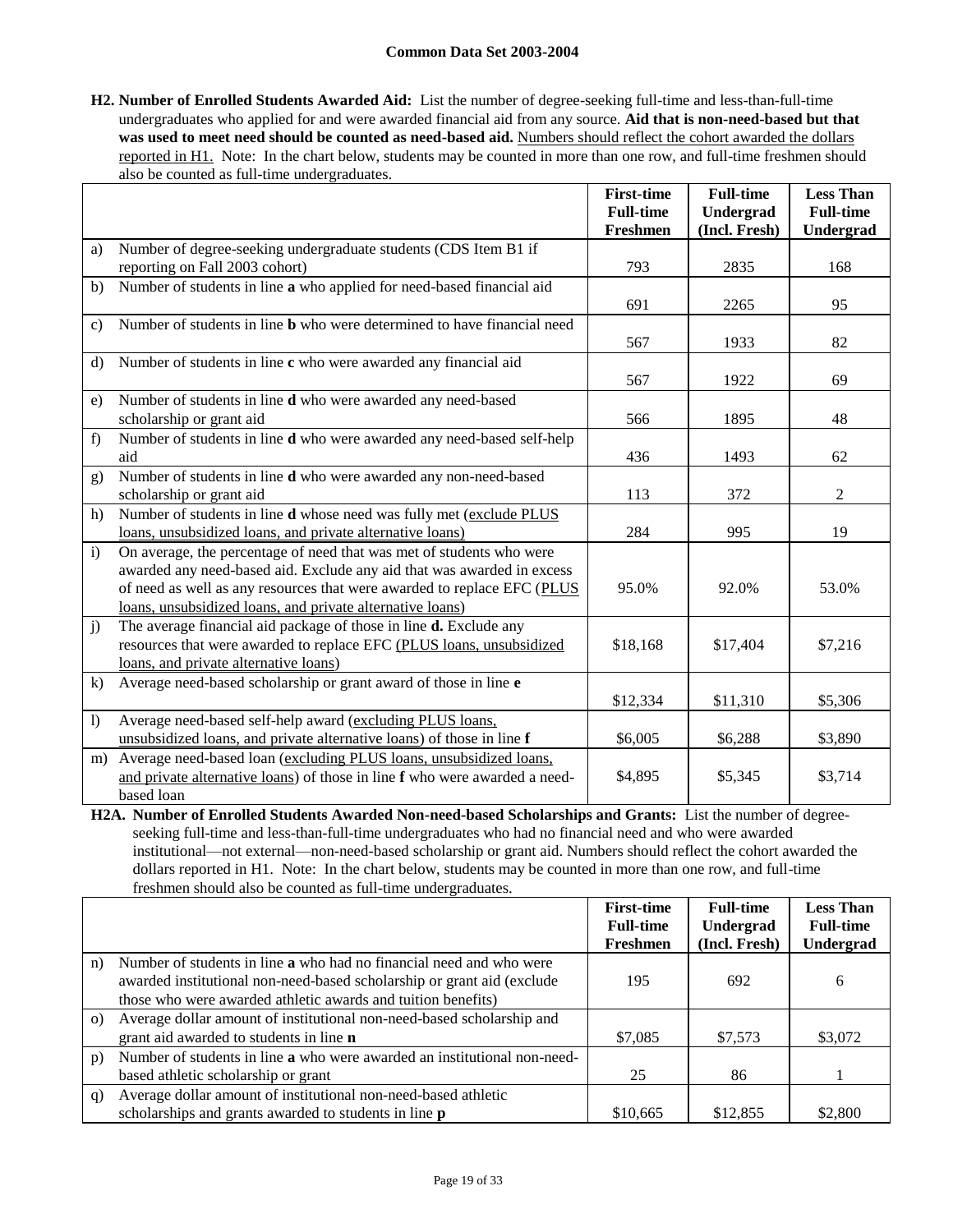**H3:** Incorporated into H1 above.

- **H4.** Provide the percentage of the 2003 undergraduate class who graduated between July 1, 2002 and June 30, 2003 and borrowed at any time through any loan programs (federal, state, subsidized, unsubsidized, private, etc.; exclude parent loans). Include only students who borrowed while enrolled at your institution.  $\_\_\_59\_\_\%$
- **H5.** Report the average per-borrower cumulative undergraduate indebtedness of those in line H4. Do not include money borrowed at other institutions: \$\_\_20,270\_\_\_

**Aid to Undergraduate Degree-seeking Nonresident Aliens** (Note: Report numbers and dollar amounts for the same academic year checked in item H1.)

**H6.** Indicate your institution's policy regarding institutional scholarship and grant aid for undergraduate degree-seeking nonresident aliens:



- $X$  Institutional non-need-based scholarship or grant aid is available<br>Institutional scholarship and grant aid is not available
	- Institutional scholarship and grant aid is not available

If institutional financial aid is available for undergraduate degree-seeking nonresident aliens, provide the number of undergraduate degree-seeking nonresident aliens who were awarded need-based or non-need-based aid: \_\_\_12\_\_\_

Average dollar amount of institutional financial aid awarded to undergraduate degree-seeking nonresident aliens: \$ \_\_\_\_\_7,858\_\_\_\_

Total dollar amount of institutional financial aid awarded to undergraduate degree-seeking nonresident aliens:  $$94,298$ 

#### **Process for First-Year/Freshman Students**

**H7.** Check off all financial aid forms domestic first-year (freshman) financial aid applicants must submit:

| Χ | <b>FAFSA</b>                                         |
|---|------------------------------------------------------|
|   | Institution's own financial aid form                 |
|   | CSS/Financial Aid PROFILE                            |
|   | State aid form                                       |
|   | Noncustodial (Divorced/Separated) Parent's Statement |
|   | Business/Farm Supplement                             |
|   | Other:                                               |

**H8.** Check off all financial aid forms nonresident alien first-year financial aid applicants must submit:

| Institution's own financial aid form        |
|---------------------------------------------|
| <b>CSS/Financial Aid PROFILE</b>            |
| Foreign Student's Financial Aid Application |
| Foreign Student's Certification of Finances |
| Other:                                      |
|                                             |

**H9.** Indicate filing dates for first-year (freshman) students:

Priority date for filing required financial aid forms: \_\_\_\_\_\_3/1\_\_\_\_\_\_\_\_ Deadline for filing required financial aid forms: \_ No deadline for filing required forms (applications processed on a rolling basis):  $\frac{X}{X}$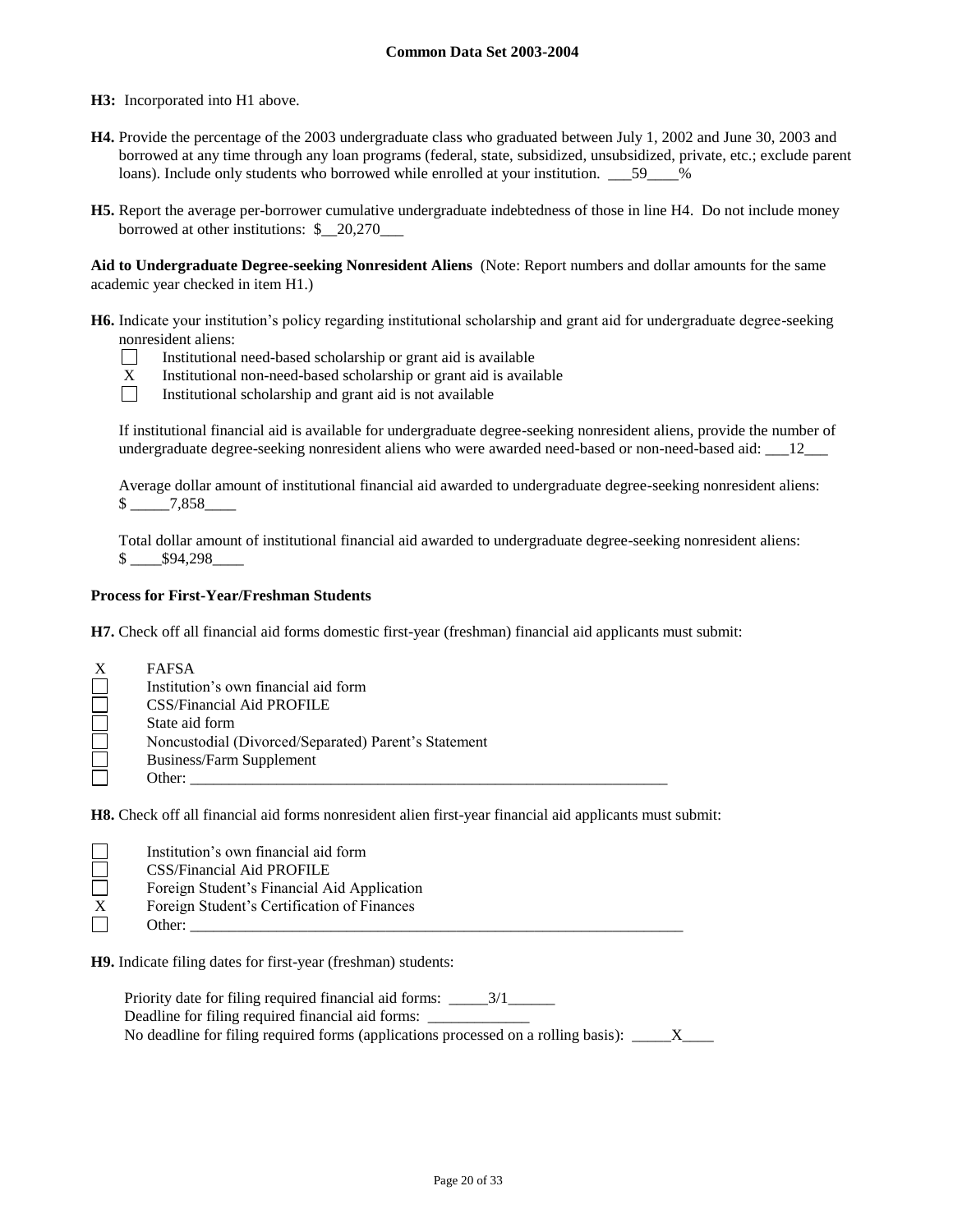**H10.** Indicate notification dates for first-year (freshman) students (answer a or b):

- a.) Students notified on or about (date): \_\_\_\_\_\_\_\_\_\_\_\_\_
- b.) Students notified on a rolling basis: YES If yes, starting date:  $\frac{3}{1}$

**H11.** Indicate reply dates:

Students must reply by (date): \_\_\_\_\_\_\_5/1\_\_\_\_\_\_\_ or within \_\_\_\_\_\_\_\_ weeks of notification.

## **Types of Aid Available**

Please check off all types of aid available to undergraduates at your institution:

**H12.** Loans

FEDERAL DIRECT STUDENT LOAN PROGRAM (DIRECT LOAN)

- X Direct Subsidized Stafford Loans
- X Direct Unsubsidized Stafford Loans
- X Direct PLUS Loans

| FEDERAL FAMILY EDUCATION LOAN PROGRAM (FFEL) |
|----------------------------------------------|
|----------------------------------------------|

- FFEL Subsidized Stafford Loans
- FFEL Unsubsidized Stafford Loans
- FFEL PLUS Loans
- X Federal Perkins Loans
- Federal Nursing Loans
- П State Loans
- X College/university loans from institutional funds
- Other (specify):  $\_\_$

**H13.** Scholarships and Grants

NEED-BASED: X Federal Pell X<br>State so X State scholarships/grants<br>X Private scholarships X Private scholarships<br>X College/university sc<br>United Negro College College/university scholarship or grant aid from institutional funds United Negro College Fund П Federal Nursing Scholarship 戸 Other (specify):  $\_\_$ 

**H14.** Check off criteria used in awarding institutional aid. Check all that apply.

| Non-need | <b>Need-based</b> |                    | Non-need | <b>Need-based</b> |                          |
|----------|-------------------|--------------------|----------|-------------------|--------------------------|
| X        |                   | Academics          |          |                   | Leadership               |
|          |                   | Alumni affiliation |          |                   | Minority status          |
| X        |                   | Art                |          |                   | Music/drama              |
|          |                   | Athletics          |          |                   | Religious affiliation    |
|          |                   | Job skills         |          |                   | State/district residency |
|          |                   | <b>ROTC</b>        |          |                   |                          |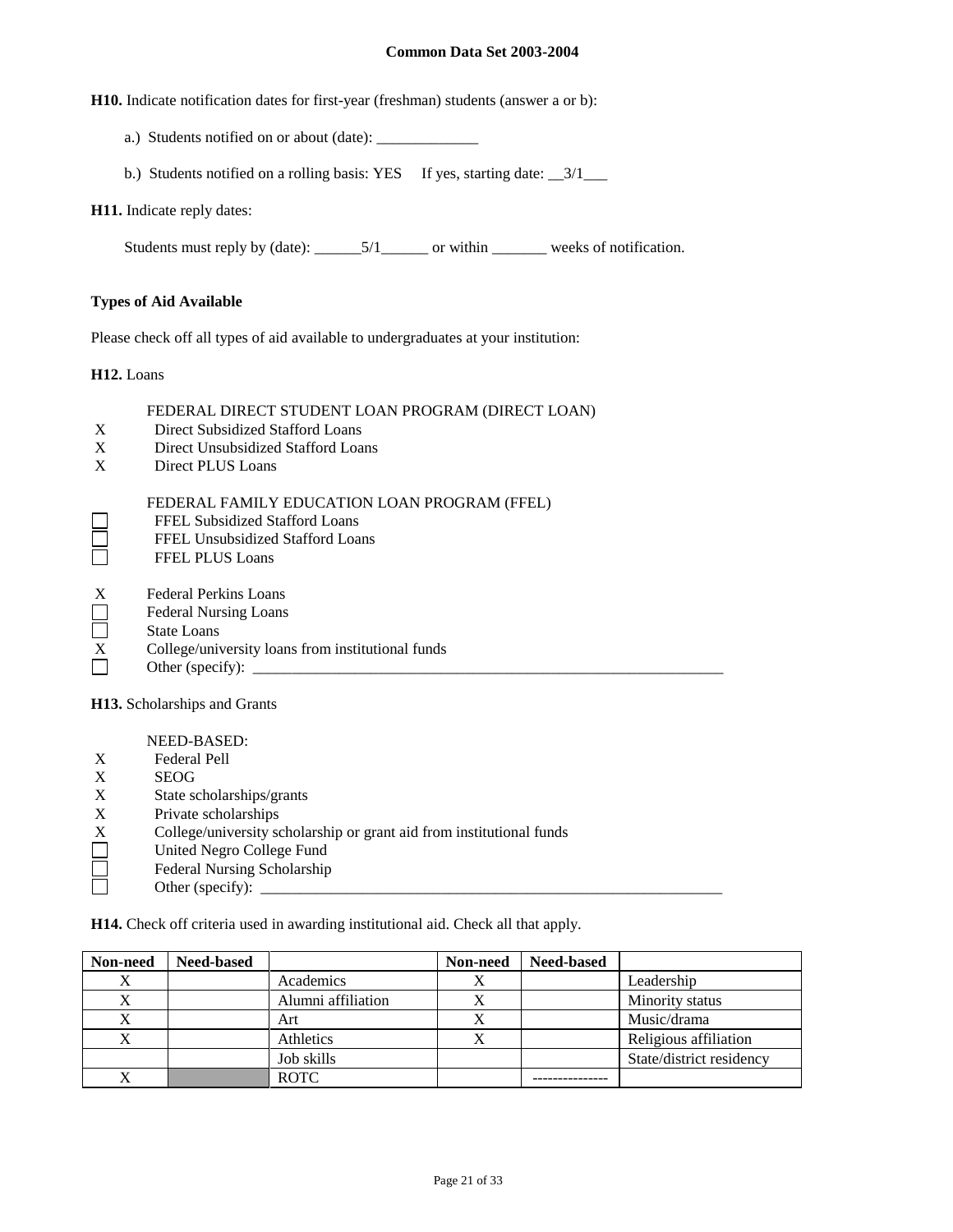# **I. INSTRUCTIONAL FACULTY AND CLASS SIZE**

#### **I-1. Please report the number of instructional faculty members in each category for Fall 2003.**

The following definition of instructional faculty is used by the American Association of University Professors (AAUP) in its annual Faculty Compensation Survey. Instructional Faculty is defined as those members of the instructional-research staff whose major regular assignment is instruction, including those with released time for research. Institutions are asked to EXCLUDE:

(a) instructional faculty in preclinical and clinical medicine

(b) administrative officers with titles such as dean of students, librarian, registrar, coach, and the like, even though they may devote part of their time to classroom instruction and may have faculty status,

(c) undergraduate or graduate students who assist in the instruction of courses, but have titles such as teaching assistant, teaching fellow, and the like

(d) faculty on leave without pay, and

(e) replacement faculty for faculty on sabbatical leave.

## *Full-time:* faculty employed on a full-time basis

*Part-time*: faculty teaching less than two semesters, three quarters, two trimesters, or two four-month sessions. Also includes adjuncts and part-time instructors.

*Minority faculty*: includes faculty who designate themselves as black, non-Hispanic; American Indian or Alaskan native; Asian or Pacific Islander; or Hispanic.

*Doctorate*: includes such degrees as Doctor of Education, Doctor of Juridical Science, Doctor of Public Health, and Doctor of Philosophy degree in any field such as agronomy, food technology, education, engineering, public administration, ophthalmology, or radiology.

*First-professional*: includes the fields of dentistry (DDS or DMD), medicine (MD), optometry (OD), osteopathic medicine (DO), pharmacy (DPharm or BPharm), podiatric medicine (DPM), veterinary medicine (DVM), chiropractic (DC or DCM), law (JD) and theological professions (MDiv, MHL).

*Terminal degree*: the highest degree in a field: example, M. Arch (architecture) and MFA (master of fine arts).

|                                                     | <b>Full-time</b> | <b>Part-time</b> | <b>Total</b> |
|-----------------------------------------------------|------------------|------------------|--------------|
| Total number of instructional faculty<br>a.)        | 232              | 112              | 344          |
| Total number who are members of minority<br>b.      |                  |                  |              |
| groups                                              | 16               | 9                | 25           |
| Total number who are women<br>c.                    | 83               | 61               | 144          |
| Total number who are men                            | 149              | 51               | 200          |
| Total number who are nonresident aliens<br>e.       |                  |                  |              |
| (international)                                     | 0                | 0                | $\Omega$     |
| Total number with doctorate, first<br>$f_{\cdot}$ ) |                  |                  |              |
| professional, or other terminal degree              | 204              | 53               | 257          |
| Total number whose highest degree is a<br>g.)       |                  |                  |              |
| master's but not a terminal master's                | 24               | 39               | 63           |
| h.) Total number whose highest degree is a          |                  |                  |              |
| bachelor's                                          | 4                | 5                | 9            |
| Total number whose highest degree is<br>i.)         |                  |                  |              |
| unknown or other (Note: Items $f$ , $g$ , $h$ , and | 0                | 15               | 15           |
| <b>i</b> must sum up to item <b>a</b> .)            |                  |                  |              |

## **I-2. Student to Faculty Ratio**

Report the Fall 2003 ratio of full-time equivalent students (full-time plus 1/3 part time) to full-time equivalent instructional faculty (full time plus 1/3 part time). In the ratio calculations, exclude both faculty and students in stand-alone graduate or professional programs such as medicine, law, veterinary, dentistry, social work, business, or public health in which faculty teach virtually only graduate level students. Do not count undergraduate or graduate student teaching assistants as faculty.

Fall 2003 Student to Faculty ratio: \_\_\_\_13\_to 1.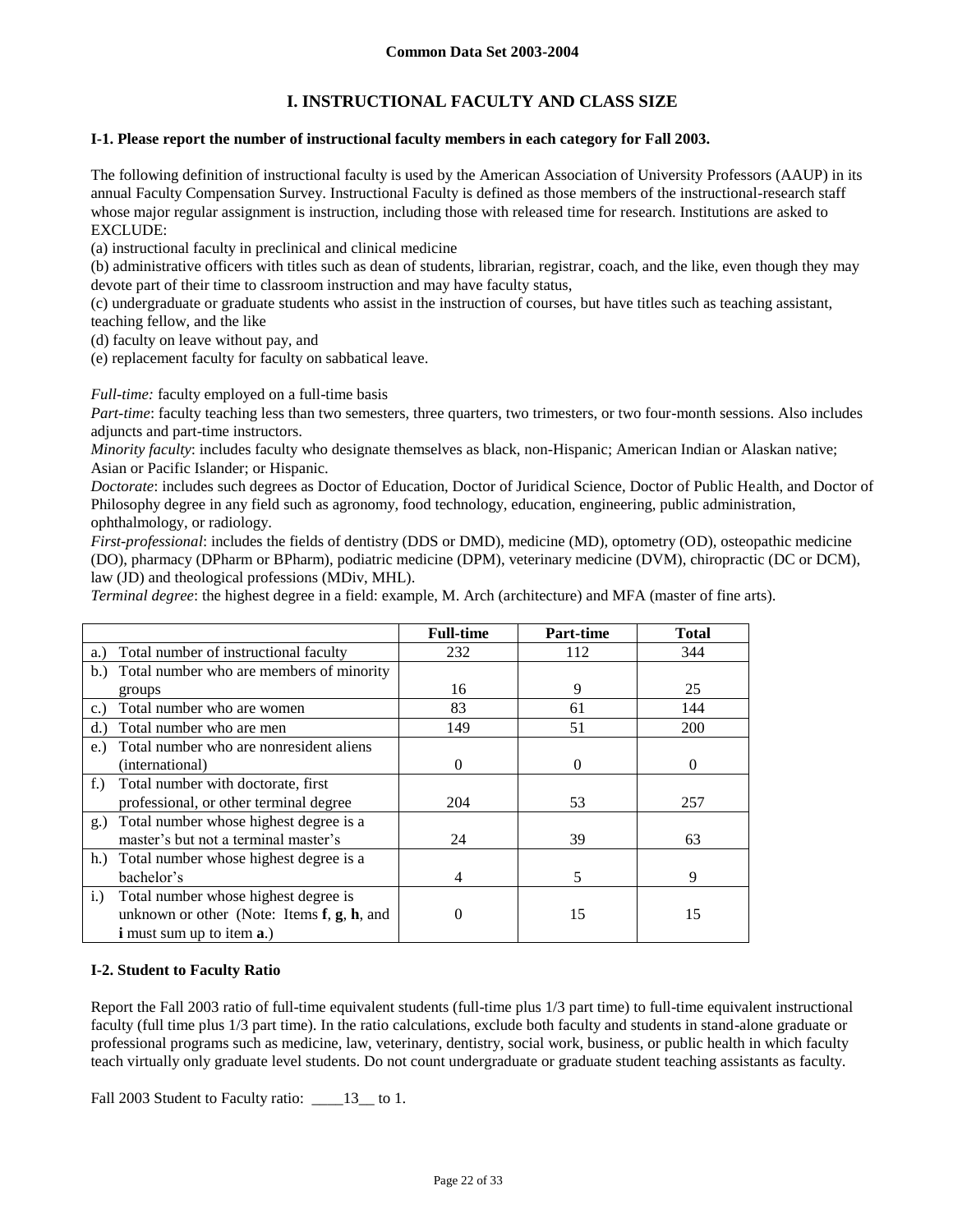## **I-3. Undergraduate Class Size**

In the table below, please use the following definitions to report information about the size of classes and class sections offered in the Fall 2003 term.

*Class Sections:* A class section is an organized course offered for credit, identified by discipline and number, meeting at a stated time or times in a classroom or similar setting, and not a subsection such as a laboratory or discussion session. Undergraduate class sections are defined as any sections in which at least one degree-seeking undergraduate student is enrolled for credit. Exclude distance learning classes and noncredit classes and individual instruction such as dissertation or thesis research, music instruction, or one-to-one readings. Exclude students in independent study, co-operative programs, internships, foreign language taped tutor sessions, practicums, and all students in one-on-one classes. Each class section should be counted only once and should not be duplicated because of course catalog cross-listings.

*Class Subsections:* A class subsection includes any subsection of a course, such as laboratory, recitation, and discussion subsections that are supplementary in nature and are scheduled to meet separately from the lecture portion of the course. Undergraduate subsections are defined as any subsections of courses in which degree-seeking undergraduate students enrolled for credit. As above, exclude noncredit classes and individual instruction such as dissertation or thesis research, music instruction, or one-to-one readings. Each class subsection should be counted only once and should not be duplicated because of cross-listings.

Using the above definitions, please report for each of the following class-size intervals the number of *class sections* and *class subsections* offered in Fall 2003. For example, a lecture class with 800 students who met at another time in 40 separate labs with 20 students should be counted once in the "100+" column in the class section column and 40 times under the "20-29" column of the class subsections table.

#### **Number of Class Sections with Undergraduates Enrolled**

|                   | $2-9$ | 10-19   | $20 - 29$ | 30-39 | 40-49 | 50-99 | $100+$ | Total |
|-------------------|-------|---------|-----------|-------|-------|-------|--------|-------|
| <b>CLASS</b>      |       |         |           |       |       |       |        |       |
| <b>SECTIONS</b>   | 87    | 240     | 209       | 71    | 27    |       |        | 650   |
|                   |       |         |           |       |       |       |        |       |
|                   | $2-9$ | $10-19$ | 20-29     | 30-39 | 40-49 | 50-99 | $100+$ | Total |
| <b>CLASS SUB-</b> |       |         |           |       |       |       |        |       |
| <b>SECTIONS</b>   | 27    | 37      | 42        |       |       |       |        | 107   |

#### **Undergraduate Class Size (provide numbers)**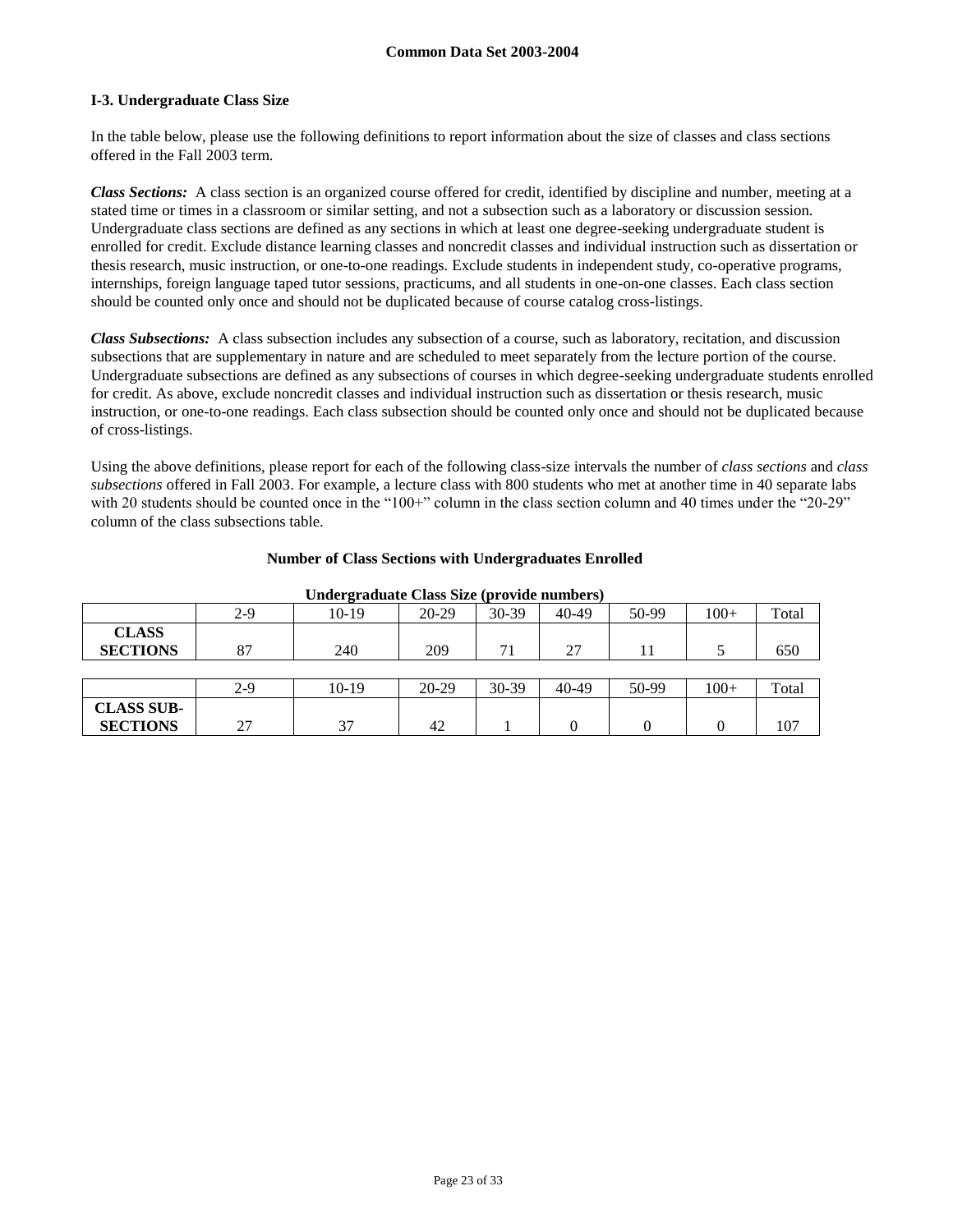# **J. DEGREES CONFERRED**

# **Degrees conferred between July 1, 2002 and June 30, 2003**

# **Reference: IPEDS Completions, Part A**

For each of the following discipline areas, provide the percentage of diplomas/certificates, associate, and bachelor's degrees awarded.

| Category                          | Diploma/            | <b>Associate</b> | <b>Bachelor's</b> | <b>CIP 1990</b>      | <b>CIP 2000</b>         |
|-----------------------------------|---------------------|------------------|-------------------|----------------------|-------------------------|
|                                   | <b>Certificates</b> |                  |                   | <b>Categories</b> to | <b>Categories to</b>    |
|                                   |                     |                  |                   | <b>Include</b>       | <b>Include</b>          |
| Agriculture                       |                     |                  |                   | $1$ and $2$          | 1                       |
| Architecture                      |                     |                  |                   | $\overline{4}$       | $\overline{\mathbf{4}}$ |
| Area and ethnic studies           |                     |                  | 0.3               | $\overline{5}$       | $\overline{5}$          |
| Biological/life sciences          |                     |                  | 5                 | 26                   | 26                      |
| Business/marketing                |                     |                  | 13                | 8 and 52             | 52                      |
| Communications/communication      |                     | 50               | $\overline{4}$    | 9 and 10             | 9 and 10                |
| technologies                      |                     |                  |                   |                      |                         |
| Computer and information          |                     |                  | $\mathbf{1}$      | 11                   | 11                      |
| sciences                          |                     |                  |                   |                      |                         |
| Education                         |                     |                  | $\,$ 8 $\,$       | 13                   | 13                      |
| Engineering/engineering           |                     |                  | 15                | 14 and 15            | 14 and 15               |
| technologies                      |                     |                  |                   |                      |                         |
| English                           |                     |                  | $\overline{4}$    | 23                   | 23                      |
| Foreign languages and literature  |                     |                  | $\overline{2}$    | 16                   | 16                      |
| Health professions and related    | 100                 |                  | 6                 | 51                   | 51                      |
| sciences                          |                     |                  |                   |                      |                         |
| Home economics and vocational     |                     |                  |                   | 19 and 20            | 19                      |
| home economics                    |                     |                  |                   |                      |                         |
| Interdisciplinary studies         |                     |                  | 3                 | 30                   | 30                      |
| Law/legal studies                 |                     |                  |                   | 22                   | 22                      |
| Liberal arts/general studies      |                     | 50               |                   | 24                   | 24                      |
| Library science                   |                     |                  |                   | 25                   | 25                      |
| Mathematics                       |                     |                  | $\mathbf{1}$      | 27                   | 27                      |
| Military science and technologies |                     |                  |                   | 28 and 29            | 29                      |
| Natural resources/environmental   |                     |                  |                   | 3                    | 3                       |
| science                           |                     |                  |                   |                      |                         |
| Parks and recreation              |                     |                  | 3                 | 31                   | 31                      |
| Personal and miscellaneous        |                     |                  |                   | 12                   | 12                      |
| services                          |                     |                  |                   |                      |                         |
| Philosophy, religion, theology    |                     |                  | $\overline{4}$    | 38 and 39            | 38 and 39               |
| Physical sciences                 |                     |                  | $\overline{7}$    | 40 and 41            | 40 and 41               |
| Protective services/public        |                     |                  | $\overline{2}$    | 43 and 44            | 43 and 44               |
| administration                    |                     |                  |                   |                      |                         |
| Psychology                        |                     |                  | $\overline{4}$    | 42                   | 42                      |
| Social sciences and history       |                     |                  | 12                | 45                   | 45 and 54               |
| Trade and industry                |                     |                  |                   | 46, 47, 48, and      | 46, 47, 48, and         |
|                                   |                     |                  |                   | 49                   | 49                      |
| Visual and performing arts        |                     |                  | 6                 | 50                   | 50                      |
| Other                             |                     |                  |                   |                      |                         |
| <b>TOTAL</b>                      | 100%                | 100%             | 100%              |                      |                         |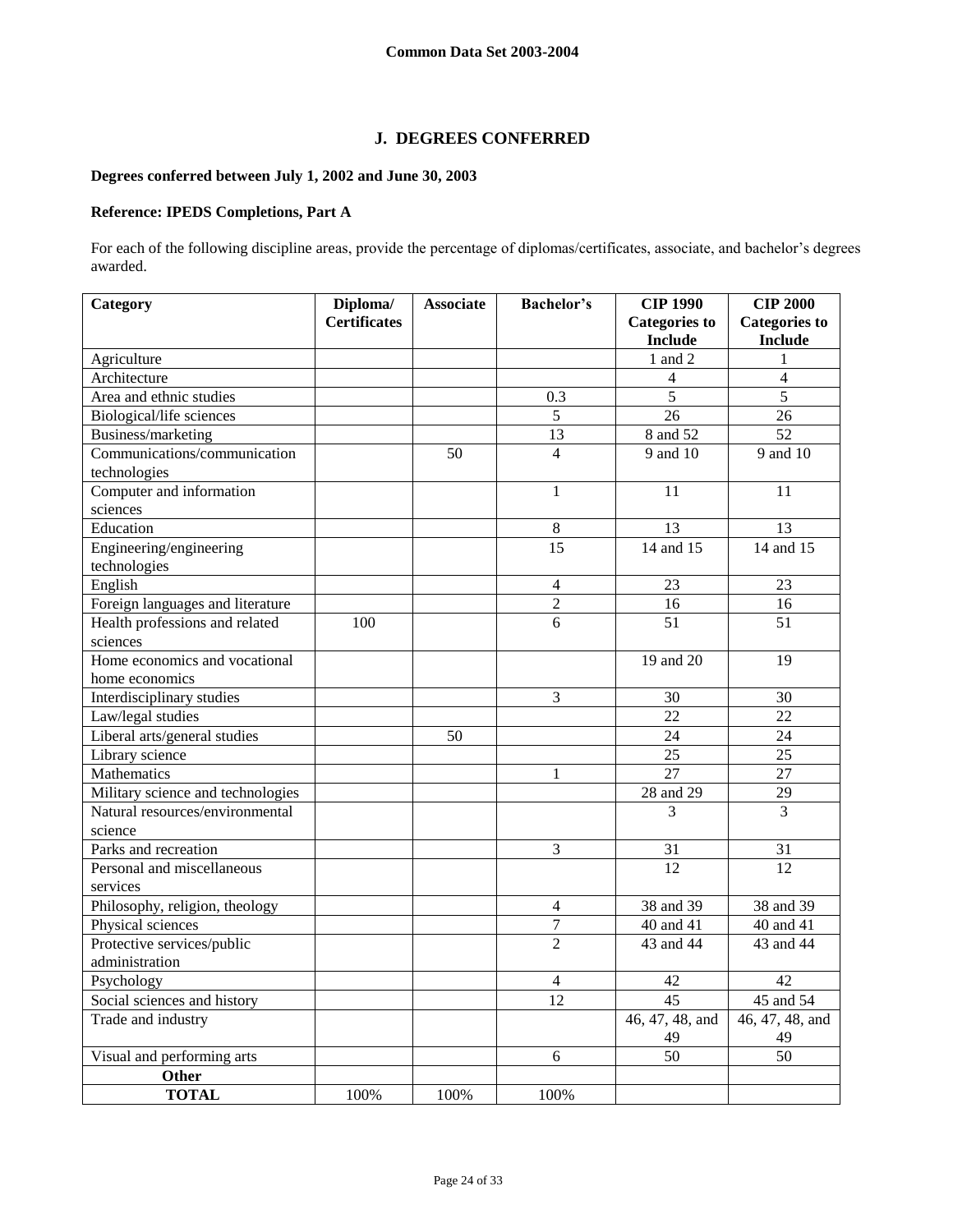# **Common Data Set Definitions**

#### **All definitions related to the financial aid section appear at the end of the Definitions document.**

 Items preceded by an asterisk (\*) represent definitions agreed to among publishers which do not appear on the CDS document but may be present on individual publishers' surveys.

**\*Academic advisement:** Plan under which each student is assigned to a faculty member or a trained adviser, who, through regular meetings, helps the student plan and implement immediate and long-term academic and vocational goals.

**Accelerated program:** Completion of a college program of study in fewer than the usual number of years, most often by attending summer sessions and carrying extra courses during the regular academic term**.**

**Admitted student:** Applicant who is offered admission to a degree-granting program at your institution.

**\*Adult student services:** Admission assistance, support, orientation, and other services expressly for adults who have started college for the first time, or who are re-entering after a lapse of a few years.

**American Indian or Alaska native:** A person having origins in any of the original peoples of North America and who maintains cultural identification through tribal affiliation or community recognition.

**Applicant (first-time, first year):** An individual who has fulfilled the institution's requirements to be considered for admission (including payment or waiving of the application fee, if any) and who has been notified of one of the following actions: admission, nonadmission, placement on waiting list, or application withdrawn (by applicant or institution).

**Application fee:** That amount of money that an institution charges for processing a student's application for acceptance. This amount is *not* creditable toward tuition and required fees, nor is it refundable if the student is not admitted to the institution.

**Asian or Pacific Islander:** A person having origins in any of the original peoples of the Far East, Southeast Asia, the Indian Subcontinent, or Pacific Islands. This includes people from China, Japan, Korea, the Philippine Islands, American Samoa, India, and Vietnam.

**Associate degree:** An award that normally requires at least two but less than four years of full-time equivalent college work.

**Bachelor's degree:** An award (baccalaureate or equivalent degree, as determined by the Secretary of the U.S. Department of Education) that normally requires at least four years but *not* more than five years of full-time equivalent college-level work. This includes ALL bachelor's degrees conferred in a five-year cooperative (work-study plan) program. (A cooperative plan provides for alternate class attendance and employment in business, industry, or government; thus, it allows students to combine actual work experience with their college studies.) Also, it includes bachelor's degrees in which the normal four years of work are completed in three years.

**Black, non-Hispanic:** A person having origins in any of the black racial groups of Africa (except those of Hispanic origin).

**Board (charges):** Assume average cost for 19 meals per week or the maximum meal plan.

**Books and supplies (costs):** Average cost of books and supplies. Do not include unusual costs for special groups of students (e.g., engineering or art majors), unless they constitute the majority of students at your institution.

**Calendar system:** The method by which an institution structures most of its courses for the academic year.

**\*Career and placement services:** A range of services, including (often) the following: coordination of visits of employers to campus; aptitude and vocational testing; interest inventories, personal counseling; help in resume writing, interviewing, launching the job search; listings for those students desiring employment and those seeking permanent positions; establishment of a permanent reference folder; career resource materials.

**Carnegie units:** One year of study or the equivalent in a secondary school subject.

**Certificate:** See **Postsecondary award, certificate, or diploma.**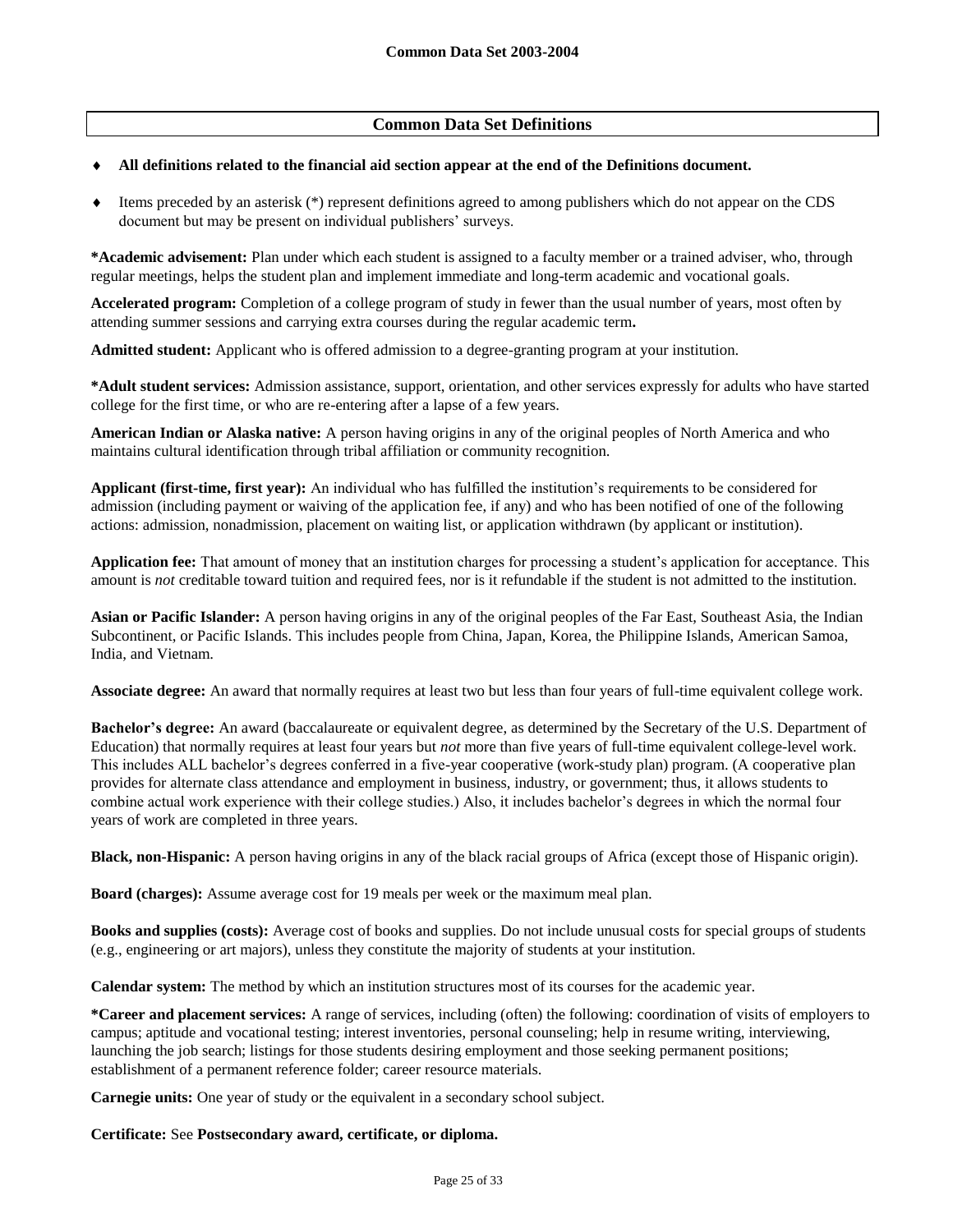**Class rank:** The relative numerical position of a student in his or her graduating class, calculated by the high school on the basis of grade-point average, whether weighted or unweighted.

**College-preparatory program:** Courses in academic subjects (English, history and social studies, foreign languages, mathematics, science, and the arts) that stress preparation for college or university study.

**Common Application:** The standard application form distributed by the National Association of Secondary School Principals for a large number of private colleges who are members of the Common Application Group.

**\*Community service program:** Referral center for students wishing to perform volunteer work in the community or participate in volunteer activities coordinated by academic departments.

**Commuter:** A student who lives off campus in housing that is not owned by, operated by, or affiliated with the college. This category includes students who commute from home and students who have moved to the area to attend college.

**Contact hour:** A unit of measure that represents an hour of scheduled instruction given to students. Also referred to as clock hour.

**Continuous basis (for program enrollment):** A calendar system classification that is used by institutions that enroll students at any time during the academic year. For example, a cosmetology school or a word processing school might allow students to enroll and begin studies at various times, with no requirement that classes begin on a certain date.

**Cooperative housing:** College-owned, -operated, or -affiliated housing in which students share room and board expenses and participate in household chores to reduce living expenses.

**Cooperative (work-study plan) program:** A program that provides for alternate class attendance and employment in business, industry, or government.

**\*Counseling service:** Activities designed to assist students in making plans and decisions related to their education, career, or personal development.

**Credit:** Recognition of attendance or performance in an instructional activity (course or program) that can be applied by a recipient toward the requirements for a degree, diploma, certificate, or other formal award.

**Credit course:** A course that, if successfully completed, can be applied toward the number of courses required for achieving a degree, diploma, certificate, or other formal award.

**Credit hour:** A unit of measure representing an hour (50 minutes) of instruction over a 15-week period in a semester or trimester system or a 10-week period in a quarter system. It is applied toward the total number of hours needed for completing the requirements of a degree, diploma, certificate, or other formal award.

**Cross-registration:** A system whereby students enrolled at one institution may take courses at another institution without having to apply to the second institution.

**Deferred admission:** The practice of permitting admitted students to postpone enrollment, usually for a period of one academic term or one year.

**Degree:** An award conferred by a college, university, or other postsecondary education institution as official recognition for the successful completion of a program of studies.

**Degree-seeking students:** Students enrolled in courses for credit who are recognized by the institution as seeking a degree or formal award. At the undergraduate level, this is intended to include students enrolled in vocational or occupational programs.

**Differs by program (calendar system):** A calendar system classification that is used by institutions that have occupational/vocational programs of varying length. These schools may enroll students at specific times depending on the program desired. For example, a school might offer a two-month program in January, March, May, September, and November; and a three-month program in January, April, and October.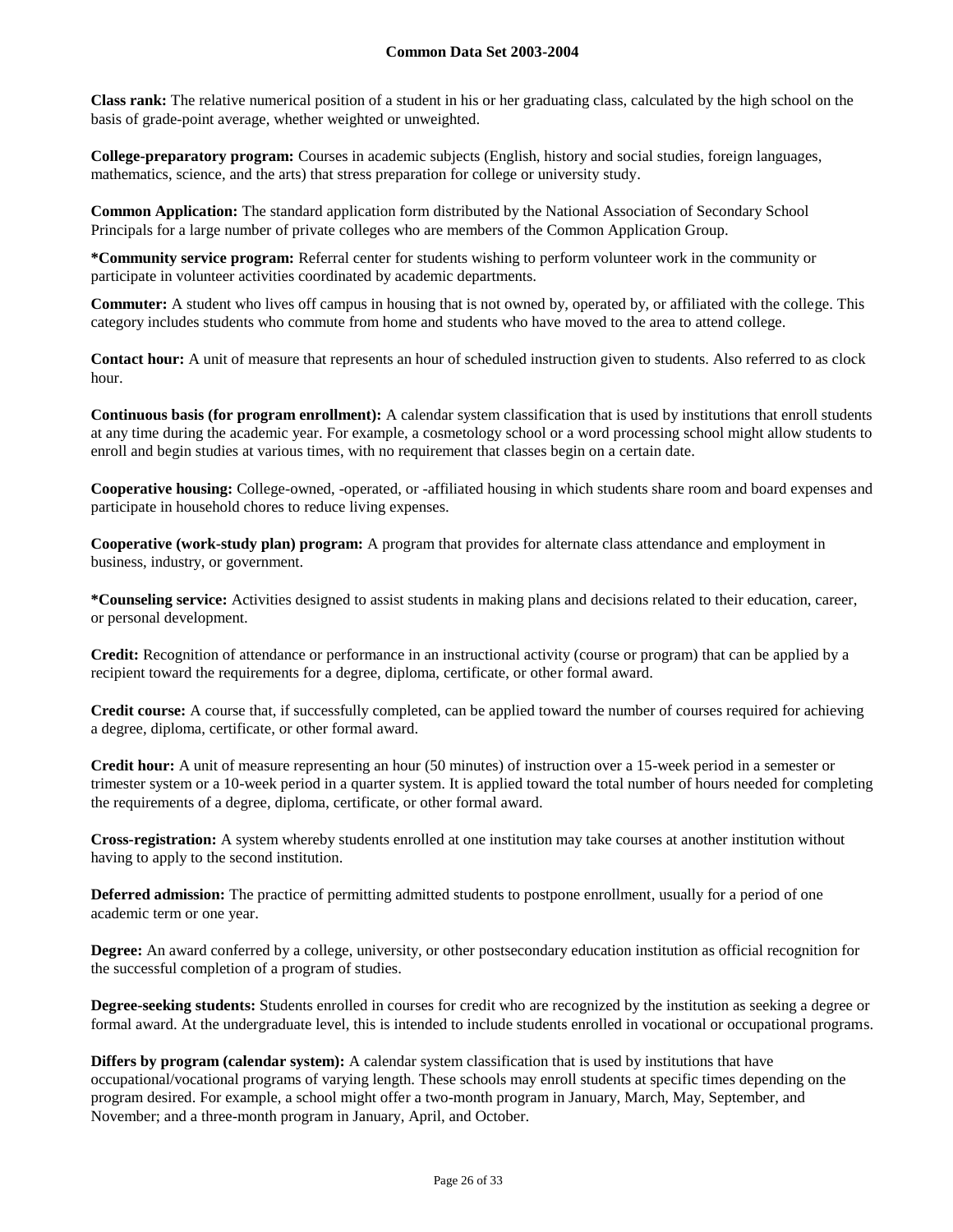## **Diploma:** See **Postsecondary award, certificate, or diploma.**

**Distance learning:** An option for earning course credit at off-campus locations via cable television, internet, satellite classes, videotapes, correspondence courses, or other means.

**Doctoral degree:** The highest award a student can earn for graduate study. The doctoral degree classification includes such degrees as Doctor of Education, Doctor of Juridical Science, Doctor of Public Health, and the Doctor of Philosophy degree in any field such as agronomy, food technology, education, engineering, public administration, ophthalmology, or radiology. For the Doctor of Public Health degree, the prior degree is generally earned in the closely related field of medicine or in sanitary engineering.

**Double major:** Program in which students may complete two undergraduate programs of study simultaneously.

**Dual enrollment:** A program through which high school students may enroll in college courses while still enrolled in high school. Students are not required to apply for admission to the college in order to participate.

**Early action plan:** An admission plan that allows students to apply and be notified of an admission decision well in advance of the regular notification dates. If admitted, the candidate is not committed to enroll; the student may reply to the offer under the college's regular reply policy.

**Early admission:** A policy under which students who have not completed high school are admitted and enroll full time in college, usually after completion of their junior year.

**Early decision plan:** A plan that permits students to apply and be notified of an admission decision (and financial aid offer if applicable) well in advance of the regular notification date. Applicants agree to accept an offer of admission and, if admitted, to withdraw their applications from other colleges. There are three possible decisions for early decision applicants: admitted, denied, or not admitted but forwarded for consideration with the regular applicant pool, without prejudice.

**English as a Second Language (ESL):** A course of study designed specifically for students whose native language is not English.

**Exchange student program-domestic:** Any arrangement between a student and a college that permits study for a semester or more at another college **in the United States** without extending the amount of time required for a degree. **See also Study abroad**.

**External degree program:** A program of study in which students earn credits toward a degree through independent study, college courses, proficiency examinations, and personal experience. External degree programs require minimal or no classroom attendance.

**Extracurricular activities (as admission factor):** Special consideration in the admissions process given for participation in both school and nonschool-related activities of interest to the college, such as clubs, hobbies, student government, athletics, performing arts, etc.

**First professional certificate (postdegree):** An award that requires completion of an organized program of study designed for persons who have completed the first professional degree. Examples could be refresher courses or additional units of study in a specialty or subspecialty.

**First professional degree:** An award in one of the following fields: Chiropractic (DC, DCM), dentistry (DDS, DMD), medicine (MD), optometry (OD), osteopathic medicine (DO), rabbinical and Talmudic studies (MHL, Rav), Pharmacy (BPharm, PharmD), podiatry (PodD, DP, DPM), veterinary medicine (DVM), law (LLB, JD), divinity/ministry (BD, MDiv).

First-time student: A student attending any institution for the first time at the level enrolled. Includes students enrolled in the fall term who attended a postsecondary institution for the first time at the same level in the prior summer term. Also includes students who entered with advanced standing (college credit earned before graduation from high school).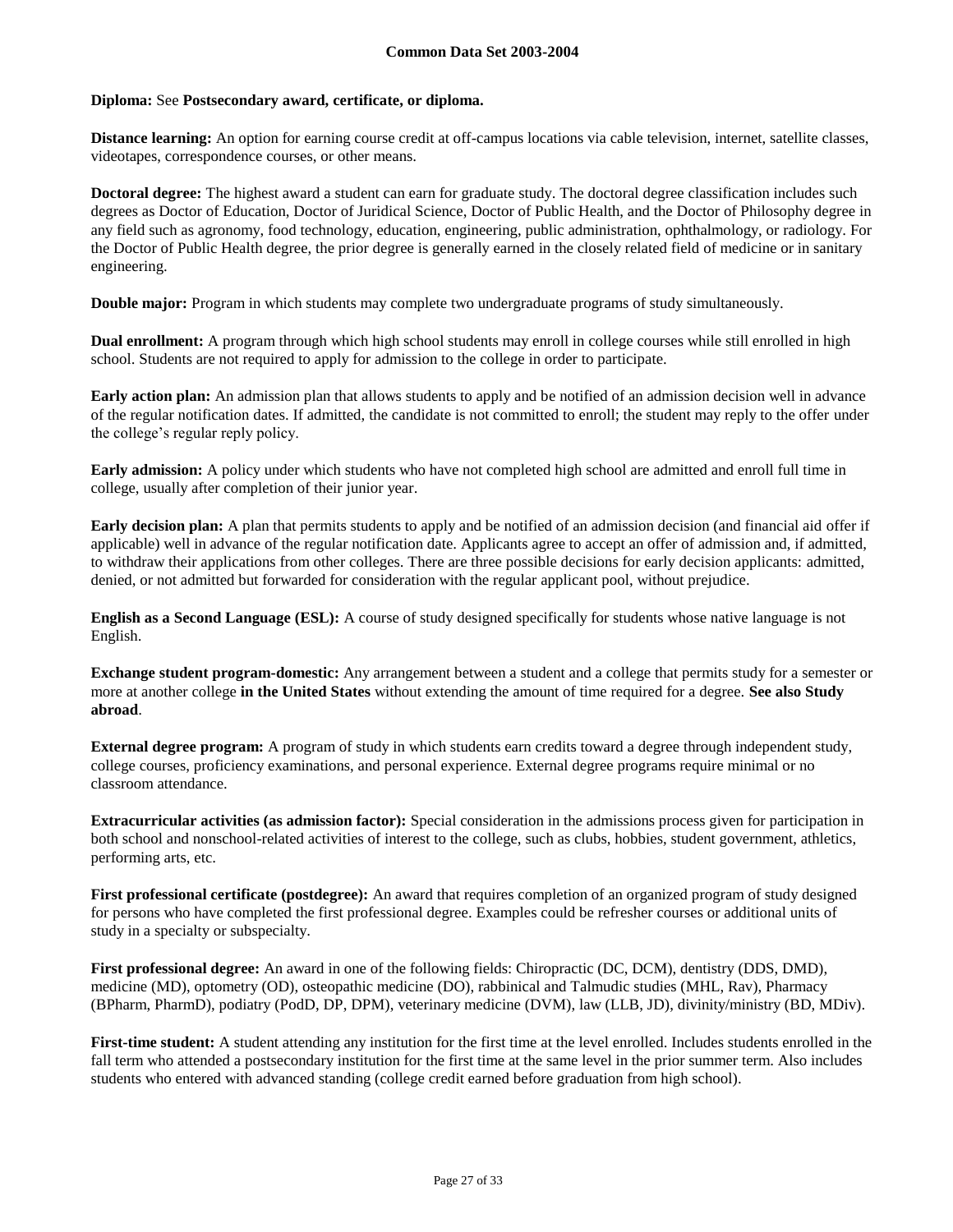**First-time, first-year (freshman) student:** A student attending any institution for the first time at the undergraduate level. Includes students enrolled in the fall term who attended college for the first time in the prior summer term. Also includes students who entered with advanced standing (college credits earned before graduation from high school).

**First-year student:** A student who has completed less than the equivalent of 1 full year of undergraduate work; that is, less than 30 semester hours (in a 120-hour degree program) or less than 900 contact hours.

**Freshman:** A first-year undergraduate student.

**\*Freshman/new student orientation:** Orientation addressing the academic, social, emotional, and intellectual issues involved in beginning college. May be a few hours or a few days in length; at some colleges, there is a fee.

**Full-time student (undergraduate):** A student enrolled for 12 or more semester credits, 12 or more quarter credits, or 24 or more contact hours a week each term.

**Geographical residence (as admission factor):** Special consideration in the admission process given to students from a particular region, state, or country of residence.

**Grade-point average (academic high school GPA):** The sum of grade points a student has earned in secondary school divided by the number of courses taken. The most common system of assigning numbers to grades counts four points for an A, three points for a B, two points for a C, one point for a D, and no points for an E or F. Unweighted GPA's assign the same weight to each course. Weighting gives students additional points for their grades in advanced or honors courses.

**Graduate student:** A student who holds a bachelor's or first professional degree, or equivalent, and is taking courses at the post-baccalaureate level.

**\*Health services:** Free or low cost on-campus primary and preventive health care available to students.

**High school diploma or recognized equivalent:** A document certifying the successful completion of a prescribed secondary school program of studies, or the attainment of satisfactory scores on the Tests of General Educational Development (GED), or another state-specified examination.

**Hispanic:** A person of Mexican, Puerto Rican, Cuban, Central or South American, or other Spanish culture or origin, regardless of race.

**Honors program:** Any special program for very able students offering the opportunity for educational enrichment, independent study, acceleration, or some combination of these.

**Independent study:** Academic work chosen or designed by the student with the approval of the department concerned, under an instructor's supervision, and usually undertaken outside of the regular classroom structure.

**In-state tuition:** The tuition charged by institutions to those students who meet the state's or institution's residency requirements.

#### **International student:** See **Nonresident alien.**

**Internship:** Any short-term, supervised work experience usually related to a student's major field, for which the student earns academic credit. The work can be full- or part-time, on- or off-campus, paid or unpaid.

**\*Learning center:** Center offering assistance through tutors, workshops, computer programs, or audiovisual equipment in reading, writing, math, and skills such as taking notes, managing time, taking tests.

**\*Legal services:** Free or low cost legal advice for a range of issues (personal and other).

**Liberal arts/career combination:** Program in which a student earns undergraduate degrees in two separate fields, one in a liberal arts major and the other in a professional or specialized major, whether on campus or through cross-registration.

**Master's degree:** An award that requires the successful completion of a program of study of at least the full-time equivalent of one but not more than two academic years of work beyond the bachelor's degree.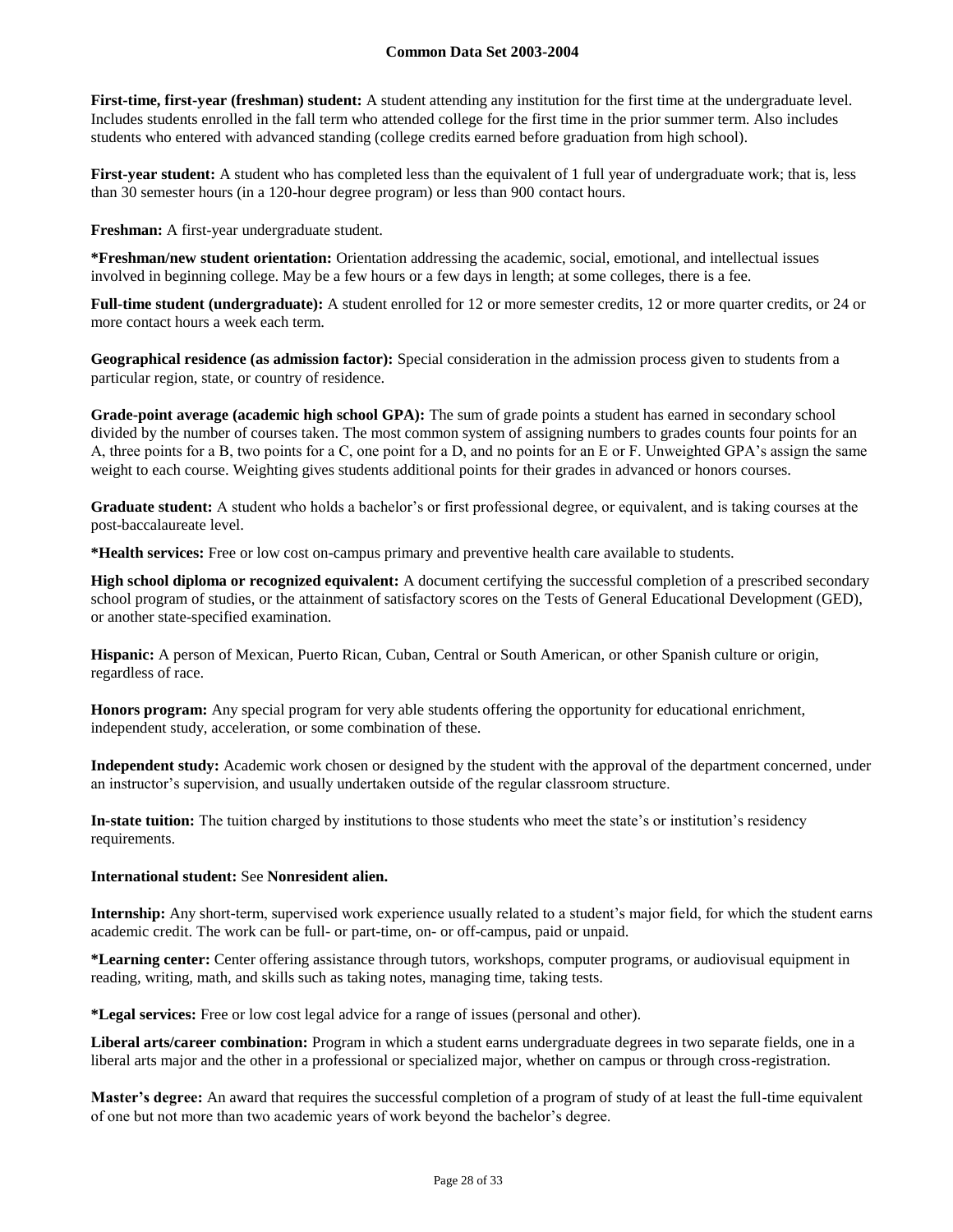**Minority affiliation (as admission factor):** Special consideration in the admission process for members of designated racial/ethnic minority groups.

**\*Minority student center:** Center with programs, activities, and/or services intended to enhance the college experience of students of color.

**Nonresident alien:** A person who is not a citizen or national of the United States and who is in this country on a visa or temporary basis and does not have the right to remain indefinitely.

**\*On-campus day care:** Licensed day care for students' children (usually age 3 and up); usually for a fee.

**Open admission:** Admission policy under which virtually all secondary school graduates or students with GED equivalency diplomas are admitted without regard to academic record, test scores, or other qualifications.

**Other expenses (costs):** Include average costs for clothing, laundry, entertainment, medical (if not a required fee), and furnishings.

**Out-of-state tuition:** The tuition charged by institutions to those students who do not meet the institution's or state's residency requirements.

**Part-time student (undergraduate):** A student enrolled for fewer than 12 credits per semester or quarter, or fewer than 24 contact hours a week each term.

**\*Personal counseling**: One-on-one or group counseling with trained professionals for students who want to explore personal, educational, or vocational issues.

**Post-baccalaureate certificate:** An award that requires completion of an organized program of study requiring 18 credit hours beyond the bachelor's; designed for persons who have completed a baccalaureate degree but do not meet the requirements of academic degrees carrying the title of master.

**Post-master's certificate:** An award that requires completion of an organized program of study of 24 credit hours beyond the master's degree but does not meet the requirements of academic degrees at the doctoral level.

**Postsecondary award, certificate, or diploma:** Includes the following three IPEDS definitions for postsecondary awards, certificates, and diplomas of varying durations and credit/contact hour requirements—

*Less Than 1 Academic Year:* Requires completion of an organized program of study at the postsecondary level (below the baccalaureate degree) in less than 1 academic year (2 semesters or 3 quarters) or in less than 900 contact hours by a student enrolled full-time.

*At Least 1 But Less Than 2 Academic Years:* Requires completion of an organized program of study at the postsecondary level (below the baccalaureate degree) in at least 1 but less than 2 full-time equivalent academic years, or designed for completion in at least 30 but less than 60 credit hours, or in at least 900 but less than 1,800 contact hours.

*At Least 2 But Less Than 4 Academic Years:* Requires completion of an organized program of study at the postsecondary level (below the baccalaureate degree) in at least 2 but less than 4 full-time equivalent academic years, or designed for completion in at least 60 but less than 120 credit hours, or in at least 1,800 but less than 3,600 contact hours.

**Private institution:** An educational institution controlled by a private individual(s) or by a nongovernmental agency, usually supported primarily by other than public funds, and operated by other than publicly elected or appointed officials.

**Private for-profit institution:** A private institution in which the individual(s) or agency in control receives compensation, other than wages, rent, or other expenses for the assumption of risk.

**Private nonprofit institution:** A private institution in which the individual(s) or agency in control receives no compensation, other than wages, rent, or other expenses for the assumption of risk. These include both independent nonprofit schools and those affiliated with a religious organization.

## **Proprietary institution:** See **Private for-profit institution.**

**Public institution:** An educational institution whose programs and activities are operated by publicly elected or appointed school officials, and which is supported primarily by public funds.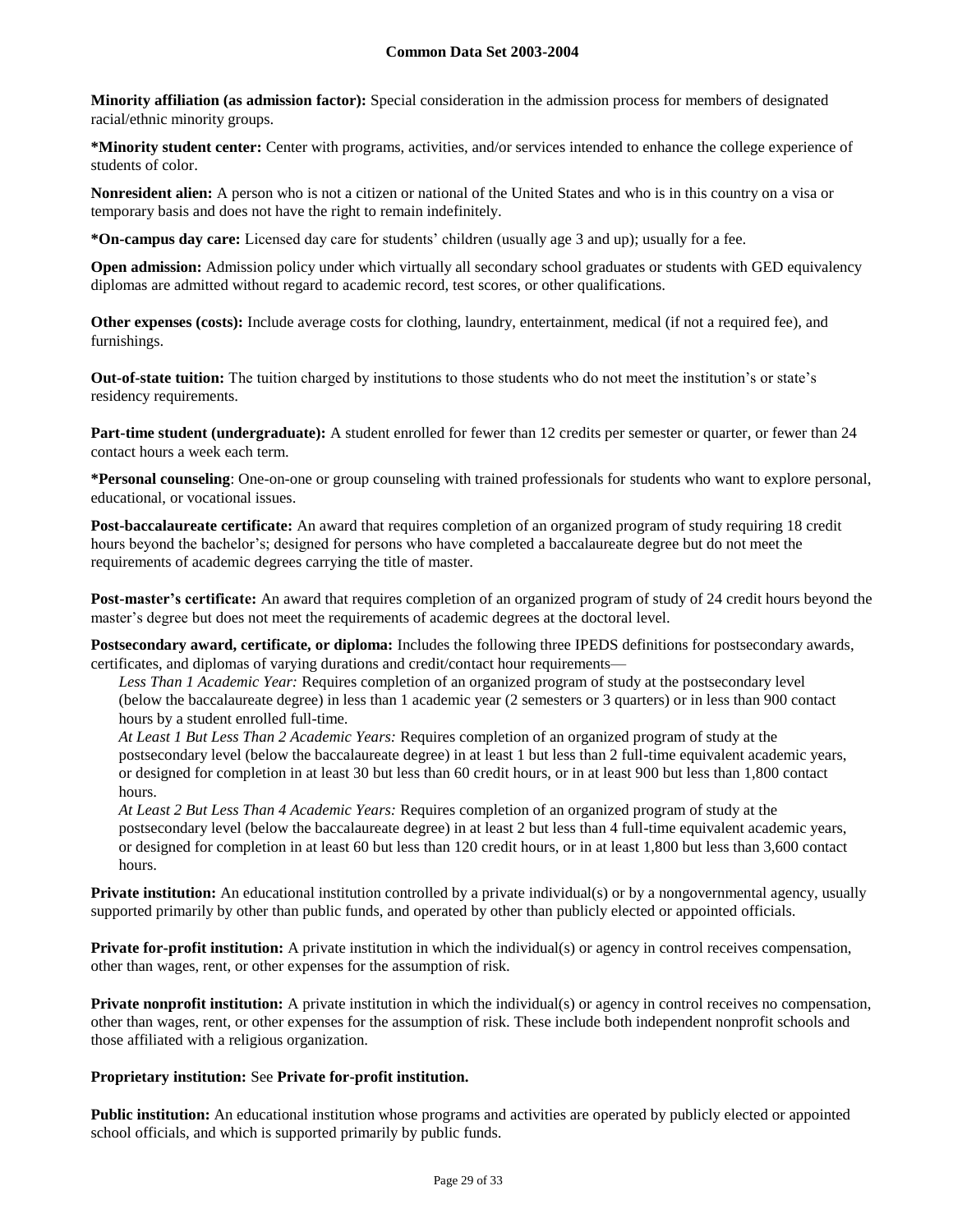**Quarter calendar system:** A calendar system in which the academic year consists of three sessions called quarters of about 12 weeks each. The range may be from 10 to 15 weeks. There may be an additional quarter in the summer.

**Race/ethnicity:** Category used to describe groups to which individuals belong, identify with, or belong in the eyes of the community. The categories do not denote scientific definitions of anthropological origins. A person may be counted in only one group.

**Race/ethnicity unknown:** Category used to classify students or employees whose race/ethnicity is not known and whom institutions are unable to place in one of the specified racial/ethnic categories.

**Religious affiliation/commitment (as admission factor):** Special consideration given in the admission process for affiliation with a certain church or faith/religion, commitment to a religious vocation, or observance of certain religious tenets/lifestyle.

**\*Religious counseling:** One-on-one or group counseling with trained professionals for students who want to explore religious problems or issues.

**\*Remedial services:** Instructional courses designed for students deficient in the general competencies necessary for a regular postsecondary curriculum and educational setting.

**Required fees:** Fixed sum charged to students for items not covered by tuition and required of such a large proportion of all students that the student who does NOT pay is the exception. Do not include application fees or optional fees such as lab fees or parking fees.

**Resident alien or other eligible non-citizen:** A person who is not a citizen or national of the United States and who has been admitted as a legal immigrant for the purpose of obtaining permanent resident alien status (and who holds either an alien registration card [Form I-551 or I-151], a Temporary Resident Card [Form I-688], or an Arrival-Departure Record [Form I-94] with a notation that conveys legal immigrant status, such as Section 207 Refugee, Section 208 Asylee, Conditional Entrant Parolee or Cuban-Haitian).

**Room and board (charges)—on campus:** Assume double occupancy in institutional housing and 19 meals per week (or maximum meal plan).

**Secondary school record (as admission factor):** Information maintained by the secondary school that may include such things as the student's high school transcript, class rank, GPA, and teacher and counselor recommendations.

**Semester calendar system:** A calendar system that consists of two semesters during the academic year with about 16 weeks for each semester of instruction. There may be an additional summer session.

**Student-designed major:** A program of study based on individual interests, designed with the assistance of an adviser.

**Study abroad:** Any arrangement by which a student completes part of the college program studying in another country. Can be at a campus abroad or through a cooperative agreement with some other U.S. college or an institution of another country.

**\*Summer session:** A summer session is shorter than a regular semester and not considered part of the academic year. It is not the third term of an institution operating on a trimester system or the fourth term of an institution operating on a quarter calendar system. The institution may have 2 or more sessions occurring in the summer months. Some schools, such as vocational and beauty schools, have year-round classes with no separate summer session.

**Talent/ability (as admission factor):** Special consideration given to students with demonstrated talent/abilities in areas of interest to the institution (e.g., sports, the arts, languages, etc.).

**Teacher certification program:** Program designed to prepare students to meet the requirements for certification as teachers in elementary, middle/junior high, and secondary schools.

**Transfer applicant:** An individual who has fulfilled the institution's requirements to be considered for admission (including payment or waiving of the application fee, if any) and who has previously attended another college or university and earned college-level credit.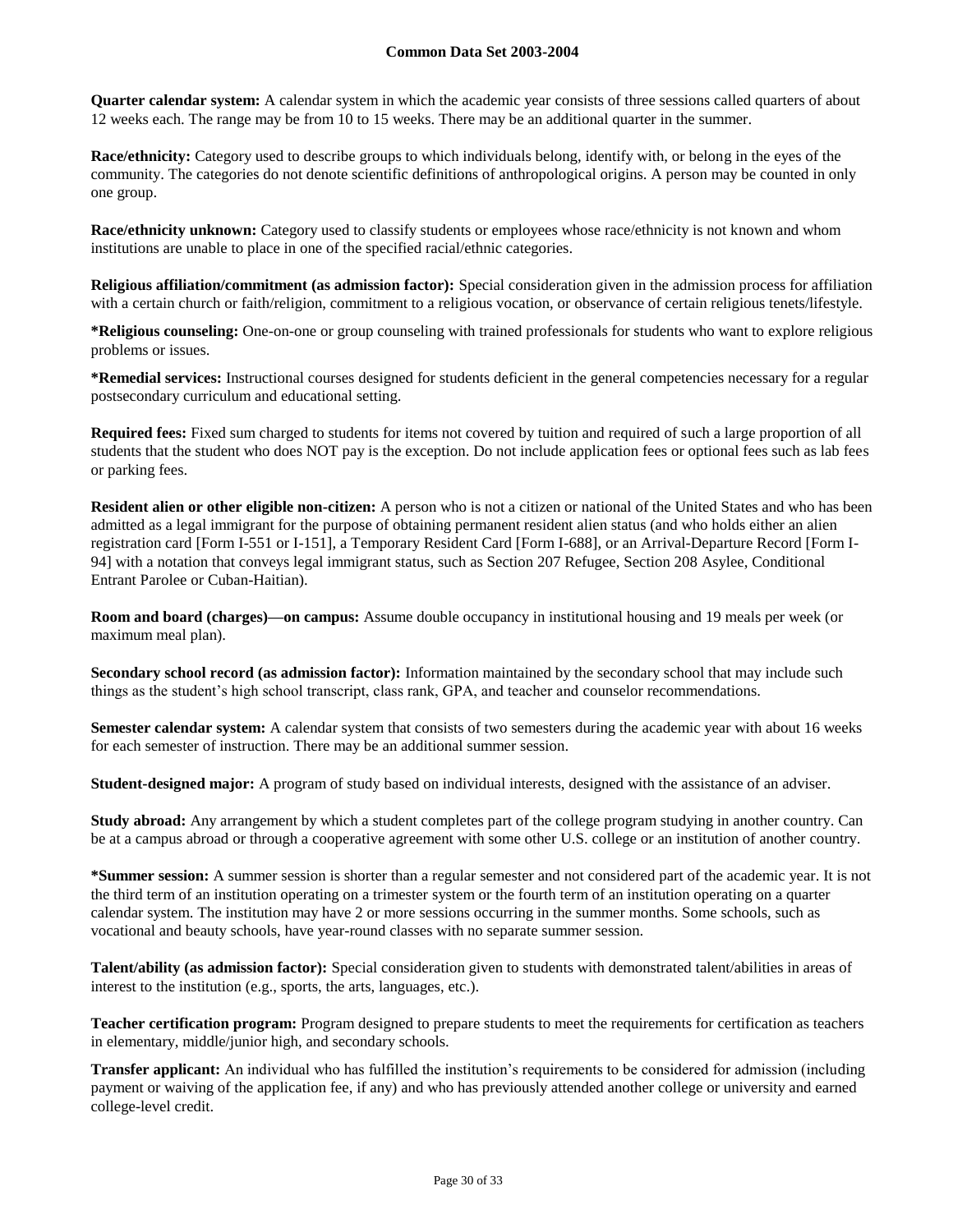**Transfer student:** A student entering the institution for the first time but known to have previously attended a postsecondary institution at the same level (e.g., undergraduate). The student may transfer with or without credit.

**Transportation (costs):** Assume two round trips to student's hometown per year for students in institutional housing or daily travel to and from your institution for commuter students.

**Trimester calendar system:** An academic year consisting of 3 terms of about 15 weeks each.

**Tuition:** Amount of money charged to students for instructional services. Tuition may be charged per term, per course, or per credit.

**\*Tutoring:** May range from one-on-one tutoring in specific subjects to tutoring in an area such as math, reading, or writing. Most tutors are college students; at some colleges, they are specially trained and certified.

**Unit:** a standard of measurement representing hours of academic instruction (e.g., semester credit, quarter credit, contact hour).

**Undergraduate:** A student enrolled in a four- or five-year bachelor's degree program, an associate degree program, or a vocational or technical program below the baccalaureate.

**\*Veteran's counseling:** Helps veterans and their dependents obtain benefits for their selected program and provides certifications to the Veteran's Administration. May also provide personal counseling on the transition from the military to a civilian life.

**\*Visually impaired:** Any person whose sight loss is not correctable and is sufficiently severe as to adversely affect educational performance.

**Volunteer work (as admission factor):** Special consideration given to students for activity done on a volunteer basis (e.g., tutoring, hospital care, working with the elderly or disabled) as a service to the community or the public in general.

Wait list: List of students who meet the admission requirements but will only be offered a place in the class if space becomes available.

**Weekend college:** A program that allows students to take a complete course of study and attend classes only on weekends.

**White, non-Hispanic:** A person having origins in any of the original peoples of Europe, North Africa, or the Middle East (except those of Hispanic origin).

**\*Women's center:** Center with programs, academic activities, and/or services intended to promote an understanding of the evolving roles of women.

**Work experience (as admission factor):** Special consideration given to students who have been employed prior to application, whether for relevance to major, demonstration of employment-related skills, or as explanation of student's academic and extracurricular record.